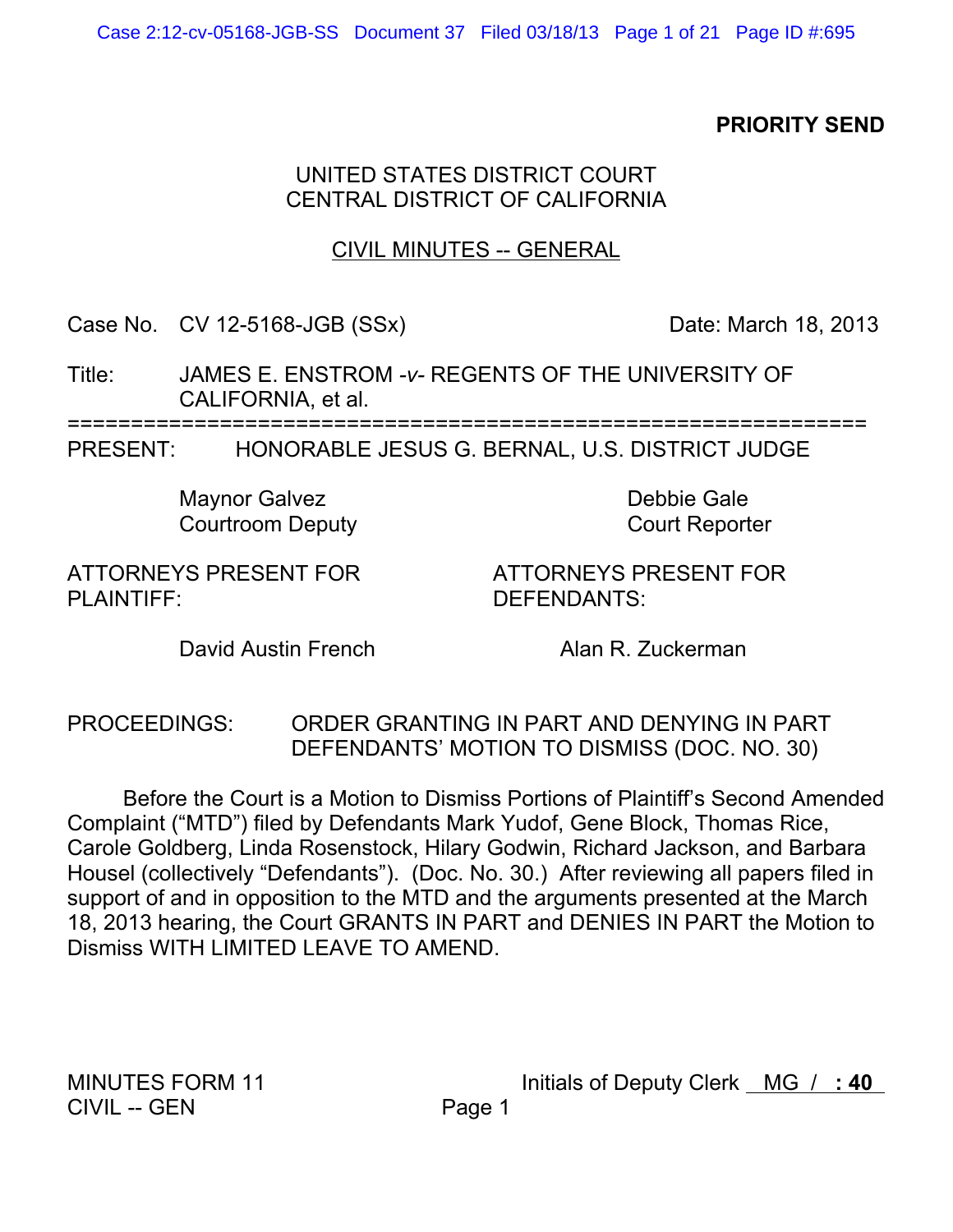### **I. BACKGROUND**

#### **Procedural History** А.

Plaintiff James E. Enstrom filed his initial Complaint on June 13, 2012 against Defendants plus the Regents of the University of California. (Doc. No. 1.) On August 16, 2012, Plaintiff filed his Amended Verified Complaint on August 16, 2012 dismissing the Regents and keeping the remaining Defendants. (Doc. No. 19.)

Defendants filed their first Motion to Dismiss on September 5, 2012. (Doc. No. 22.) On November 27, 2012, the Court (Otero, J.) issued an order granting in part and denying in part Defendants' motion. (Order, Doc. No. 28.) In relevant part, the Court dismissed the Amended Complaint with leave to amend on the grounds that (a) Plaintiff failed to plead facts tying specific Defendants to all three of Plaintiff's causes of action, (b) Plaintiff's second cause of action for violation of his Fourteenth Amendment right to due process failed to state what due process rights were infringed or how they were violated, and (c) Plaintiff's third cause of action for breach of fiduciary duty failed to plead facts tying specific Defendants to Plaintiff's claim such that no fiduciary relationship was properly alleged. (Order at 5-6, 11-12.)

On December 14, 2012, Plaintiff filed his Second Amended Complaint alleging three causes of action for: (1) First Amendment retaliation under 42 U.S.C. § 1983. (2) violation of Plaintiff's Fourteenth Amendment Right to Due Process under 42 U.S.C. § 1983, and (3) breach of fiduciary duty. (SAC, Doc. No. 29, TI 114 -136.) Defendants filed the MTD on January 4, 2013. (MTD, Doc. No. 30.) Plaintiff opposed on February 25, 2013. (Opp'n, Doc. No. 35.) Defendants replied on March 1, 2013. (Reply, Doc. No. 36.)

#### В. **Factual History**

In his Second Amended Complaint, Plaintiff alleges the following facts. Plaintiff was a research faculty member in the University of California, Los Angeles ("UCLA") School of Public Health ("SPH") from July 1976 until November 2011. (SAC, ¶ 2.) Plaintiff has a Ph.D. and a Masters of Public Health and Postdoctoral Certification in Epidemiology. (SAC, ¶ 16.) Defendants hold various positions at

**MINUTES FORM 11 CIVIL -- GEN**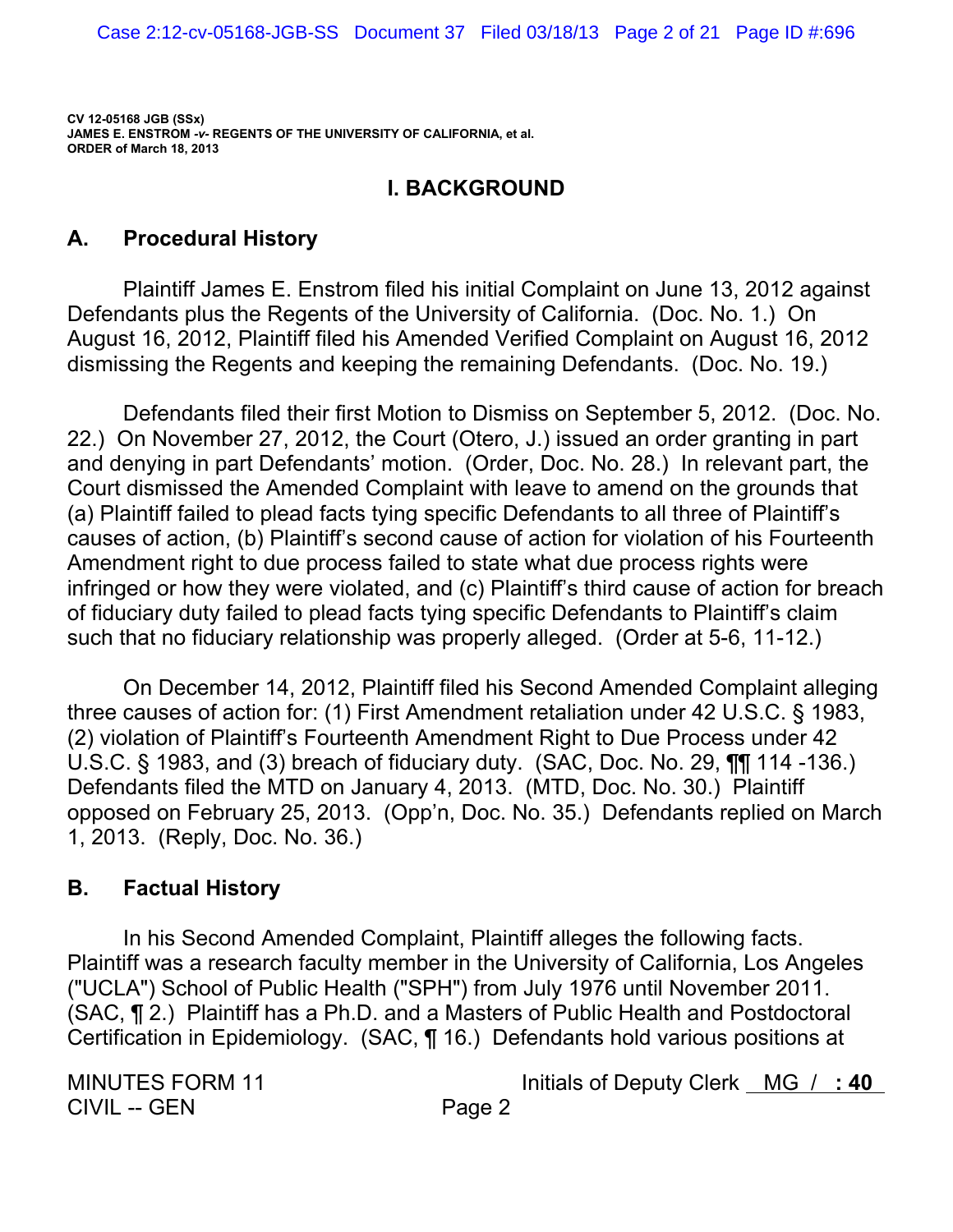**CV 12-05168 JGB (SSx) JAMES E. ENSTROM** *-v-* **REGENTS OF THE UNIVERSITY OF CALIFORNIA, et al. ORDER of March 18, 2013** UCLA as faculty or administrative officers.  $(SAC, \P\P\$ 8-15.)

Plaintiff was hired into the Department of Environmental Health Sciences ("EHS") at UCLA in July 2004. (SAC,  $\P$  19.) His work there largely consisted of research into the effects of air pollution on human mortality. Specifically, at the time of his 2004 appointment to EHS, Plaintiff was conducting a study examining the relationship between fine particulate matter ("PM2.5") and human mortality in California. (SAC, ¶ 20.) Plaintiff published the findings of this research in December 2005 indicating that there was no relationship between PM2.5 and mortality in California. (SAC, 121.) Plaintiff alleges that this conclusion "represents a minority viewpoint at UCLA and contradicts the opinions of several senior EHS faculty members," including EHS Department Chair Richard Jackson ("Jackson"), a named Defendant in this case, and EHS Professor John Froines ("Froines") – both of whom believe that PM2.5 results in increased mortality risk. (SAC,  $\P$  23.)

In June 2008, the California Senate Rules Committee held a hearing in which UCLA Law Professor Mary D. Nichols ("Nichols") was confirmed as the Chair of the California Air Resources Board ("CARB"). (SAC, ¶ 24.) Nichols' appointment was supported by Froines, who wrote a letter of recommendation in support of Nichols and expressed his support of new regulations on diesel emissions. (SAC,  $\P\P$  24-25.) Plaintiff testified at Nichols' confirmation hearing, stating that there was significant evidence directly contrary to that presented by Froines. (SAC, ¶ 26.) Plaintiff also stated that he was concerned about the appointment process of the Scientific Review Panel on Toxic Air Contaminants ("SRP") because some members of the SRP board, including Froines, had served well beyond the terms of their initial appointments.  $(SAC, \P 26.)$ 

In December 2008, Plaintiff continued to advocate against what he viewed as the "scientifically unsound, though ideologically orthodox, view" that PM2.5 and diesel particulate matter posed significant dangers to human health. (SAC,  $\P$  27.) On December 4, 2008, five EHS professors, including Defendants Jackson and Linda Rosenstock ("Rosenstock") submitted public comments in support of proposed CARB regulations designed to curb PM2.5 and diesel particulate matter emissions. (SAC, ¶ 27.) On December 10, 2008, Plaintiff submitted his own public comments "challenging CARB diesel science and CARB regulations." (SAC, 128.) In addition,

CIVIL -- GEN Page 3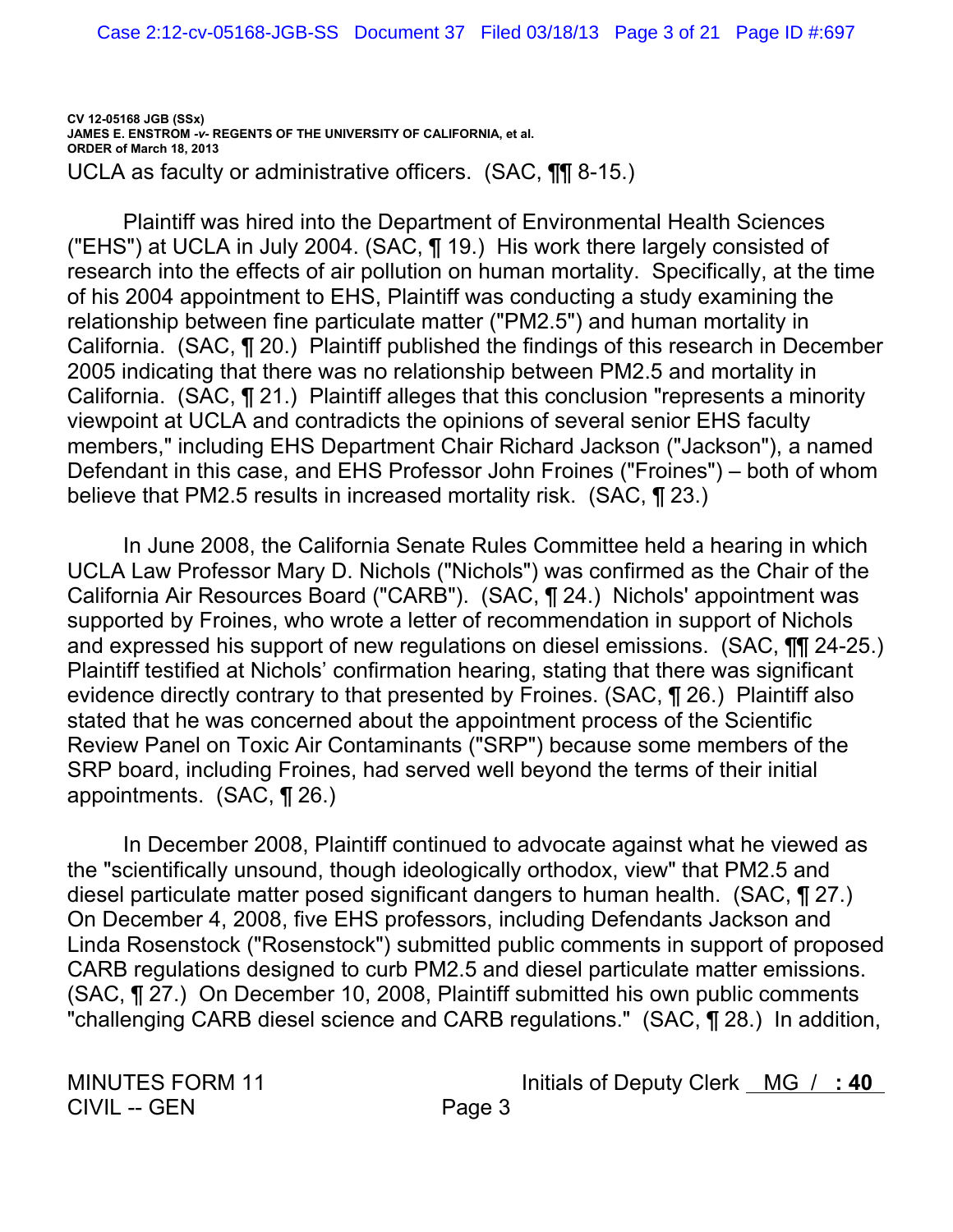Plaintiff drew further attention to the purportedly unlawful tenure of several SRP board members, including Froines. (SAC, ¶ 28.) Plaintiff also exposed the allegedly fraudulent credentials of CARB scientist Hien T. Tran ("Tran"), who had authored a report positing a causal relationship between PM2.5 and premature death in California. (SAC, 129.) Plaintiff's advocacy resulted in Pacific Legal Foundation filing a lawsuit in June 2009 based on SRP's failure to follow its legally specified appointment process (SAC,  $\P$  32), which in turn resulted in the suspension and demotion of Tran and the replacement of five SRP members, including Froines. (SAC, ¶ 34.) On August 1, 2009, Plaintiff gave a presentation to the California Dump Truck Owners Association in which Plaintiff continued to criticize CARB diesel science and the SRP appointment process. (SAC, ¶ 35.) In November 2009, Plaintiff met with Defendant Mark Yudof ("Yudof") and other University of California officials concerning the CARB PM2.5 and diesel emissions regulations, "violations of UC Standards of Ethical Conduct, and the UC President's failure to make annual SRP nominations in accordance with" applicable California law. (SAC, 140.)

On November 3, 2009, Plaintiff received written notice from Defendant, EHS Administrator Barbara Housel ("Housel") that his research appointment would be reviewed by the EHS faculty, and that he was required to submit a complete dossier for this purpose. (SAC, ¶ 36.) Plaintiff had never been required to submit such a dossier in connection with his reappointment. (SAC, 136.) Plaintiff's reappointment had also never before been subject to a vote by the entire EHS departmental faculty during his time at UCLA. (SAC, ¶ 37.) Defendant Jackson allegedly admitted that such a review was "unusual" and that the EHS faculty "hadn't [conducted a similar review] for another researcher." (SAC, ¶ 39.)

Furthermore, Plaintiff learned in December 2009 that there were irregularities in his university funding. (SAC, 141.) Specifically, Plaintiff learned that "during part of 2008 and through 2009, and without his knowledge or permission, his salary had been charged to three of his unrestricted funds . . . instead of Fund 59605, which had been the only source designated by [Plaintiff] for use in payment of his salary during his entire tenure in EHS" since July 2004. (SAC, 141.) Plaintiff alleges that his funds consisted of awards, grants, and private funding that were not contingent on his employment at UCLA and therefore were his property. (SAC, ¶ 42.) Plaintiff describes that his funding is managed by UCLA pursuant in part to Policy 910 which

**MINUTES FORM 11 CIVIL -- GEN**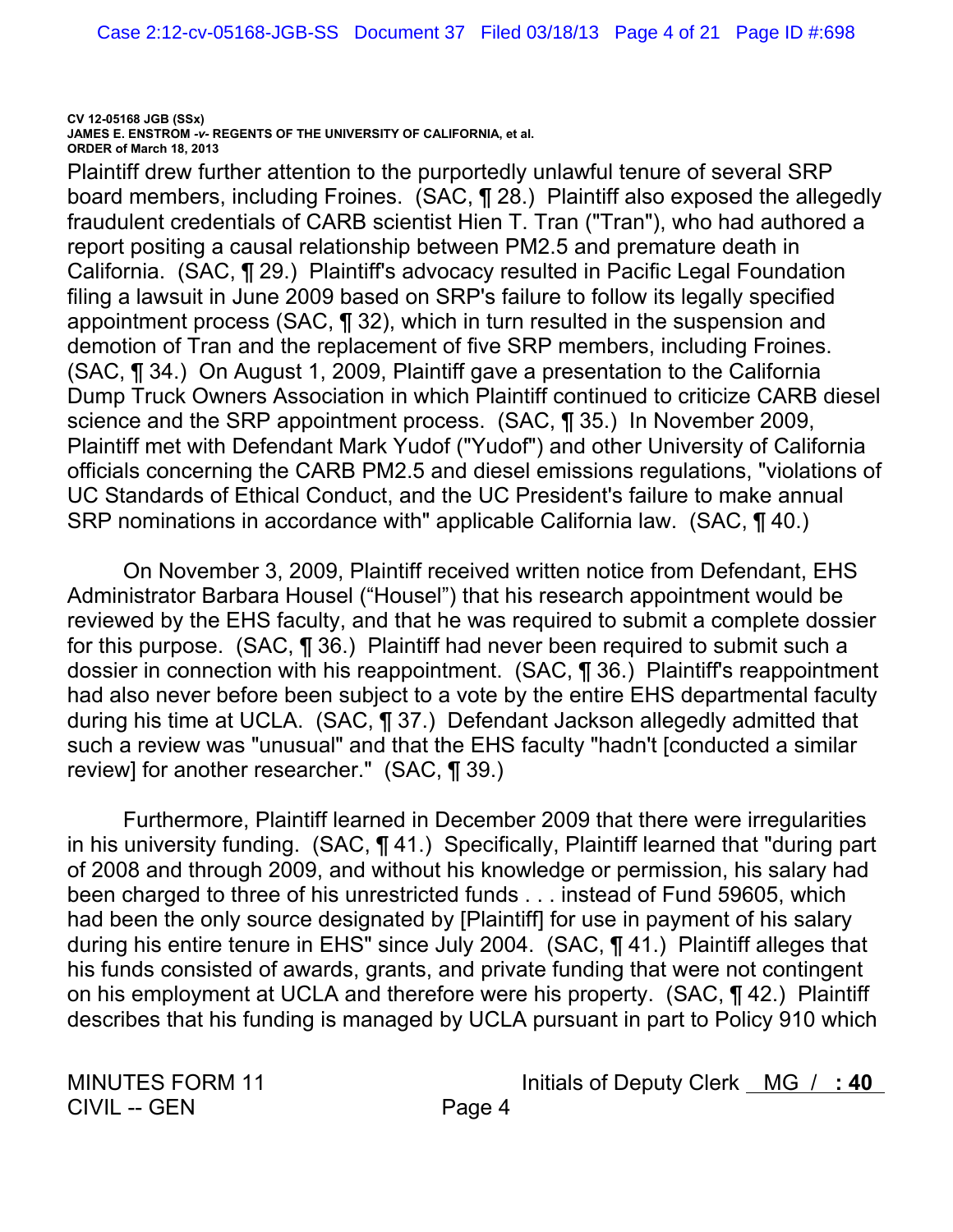states that "UCLA agrees to manage each Sponsored Project in compliance with various fiscal and administrative regulations." (SAC, TT 43-45.) Plaintiff alleges that Defendants Housel and Jackson shared responsibility for managing his funds and authorized charges in direct contravention of Plaintiff's agreement with UCLA.  $(SAC, \P\P$  46-48.)

In January 2010, Plaintiff was notified that Fund 59605 had been overdrawn in April 2008 and closed in May 2009. (SAC, ¶ 49.) According to the SAC, these notices were untimely, in violation of UCLA Policy 910. (SAC, ¶ 52.) Plaintiff also learned that Fund 59605 was charged the higher On-Campus Indirect Cost Rate rather than the lower Off-Campus Rate despite the fact that Plaintiff had never maintained an office on campus. (SAC, **11** 56, 60.) This resulted in UCLA overcharging Fund 59605 by approximately \$100,000. (SAC, ¶ 63.) These irregularities forced Plaintiff to work without compensation for a significant period of time.  $(SAC, \P 51.)$ 

After several failed attempts, Plaintiff met with Defendant Jackson on February 5, 2010, to discuss "[Plaintiff]'s long history in the SPH, the ongoing EHS faculty review of his appointment, the accounting irregularities [Plaintiff] had encountered regarding his funds, his research on PM2.5 and mortality in California, his concerns about the 26-year-long service of Professor Froines on the SRP, and [Plaintiff]'s meeting on November 12, 2009 with Defendant UC President Yudof and other top UC officials." (SAC, ¶ 54.) Jackson "became visibly upset" during this meeting. (SAC, ¶ 54.) Via email correspondence subsequent to the meeting, Plaintiff informed Defendants Jackson and Housel of the irregularities in his funding accounts, requested the identity of the person who authorized the charging of his salary to Plaintiff's unrestricted funds, and asked for a "full accounting of all of [Plaintiff's] funds since the year 2007." (SAC, ¶ 55, Exh. 6.) Plaintiff made several other requests for an accounting to Defendants Block, Goldberg, Rice, Rosenstock, and Godwin. (SAC, ¶ 69.) Plaintiff alleges UCLA never provided Plaintiff with such an accounting. (SAC, 170.) Instead, UCLA denied Plaintiff's requests for reimbursement and found that Plaintiff was responsible for raising significant fiscal issues with University officials during the active years of funding from 2003 to 2007. (SAC, Exh. 11.)

**MINUTES FORM 11 CIVIL -- GEN**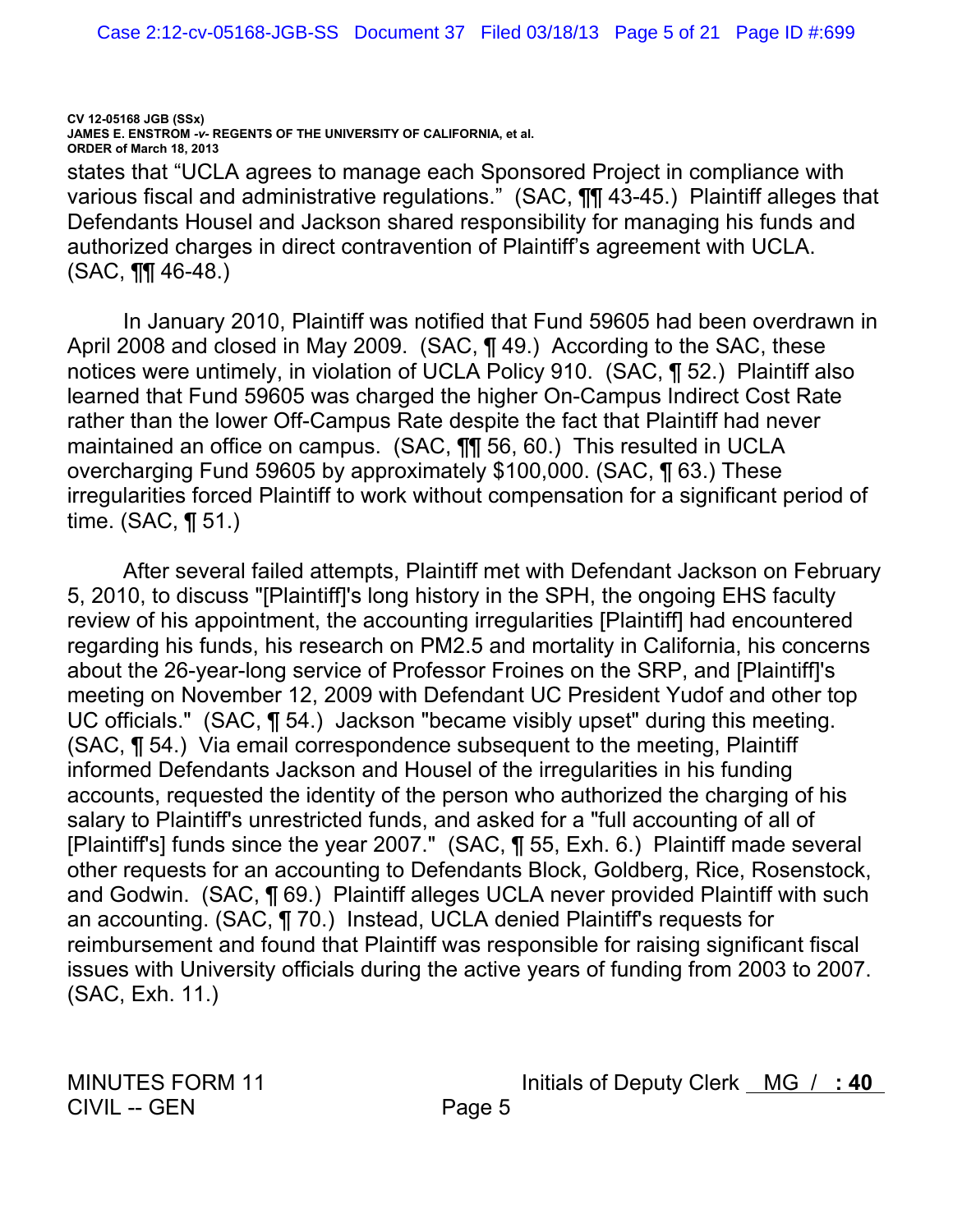On February 8, 2010, Defendant Jackson sent Plaintiff UCLA's policy governing layoffs of academic appointees due to a depletion of his grant funding. (SAC, ¶ 64.) Plaintiff received his first official notice of termination on February 10, 2010 from "Defendant Jackson, with the knowledge and cooperation of Defendants Godwin [, former Associate Dean for Academic Programs in the SPH and current EHS Professor,] and Housel," stating that Plaintiff would be laid off indefinitely due to lack of funds effective April 21, 2010. (SAC, ¶ 65.) Plaintiff challenged this rationale as false and notified Jackson that his calculations indicated he should have sufficient funds.  $(SAC, \P 66.)$ 

On March 8, 2010, Jackson openly criticized Plaintiff's research, circulating an email to other EHS faculty and commenting on a presentation Plaintiff made regarding PM2.5 and mortality rates. (SAC, 176.) Jackson also omitted Plaintiff from EHS's 2009-2010 Self-Review Report, which discussed and summarized the department's research and activities. (SAC, ¶77.)

On May 5, 2010, Jackson, with the knowledge and cooperation of Housel and Godwin, notified Plaintiff that the entire faculty of the EHS Department, including Froines, would be holding a confidential vote as to whether Plaintiff would be allowed to keep his position. (SAC,  $\P$  74.) Jackson did not allow Plaintiff the opportunity to present his research and full dossier to the EHS faculty prior to this confidential vote. (SAC, ¶75.) On June 9, 2010, following this vote, Plaintiff received a second notice that his position was being terminated. (SAC, 178.) The rationale provided by Jackson, with the cooperation of Godwin and Housel, was that "programmatically, [Plaintiff's] research is not aligned with the academic mission of [EHS] and [Plaintiff's] research output and ability to secure continued funding does not meet the minimum requirements of [EHS]." (SAC, ¶ 78, Exh. 15.) Defendant Godwin, with the knowledge and cooperation of Defendants Rice, Rosenstock, and Housel, reiterated this rationale in a June 30, 2010 letter extending Plaintiff's appointment until August 30, 2010. (SAC, TT 79-80.)

Plaintiff appealed his termination numerous times over the course of the next year and also filed a whistleblower retaliation complaint, culminating in an adjudicatory grievance proceeding. (SAC, TT 81-107.) Plaintiff's termination was upheld. (SAC, ¶ 102.) Throughout this process, Plaintiff, and Plaintiff's

**MINUTES FORM 11 CIVIL -- GEN**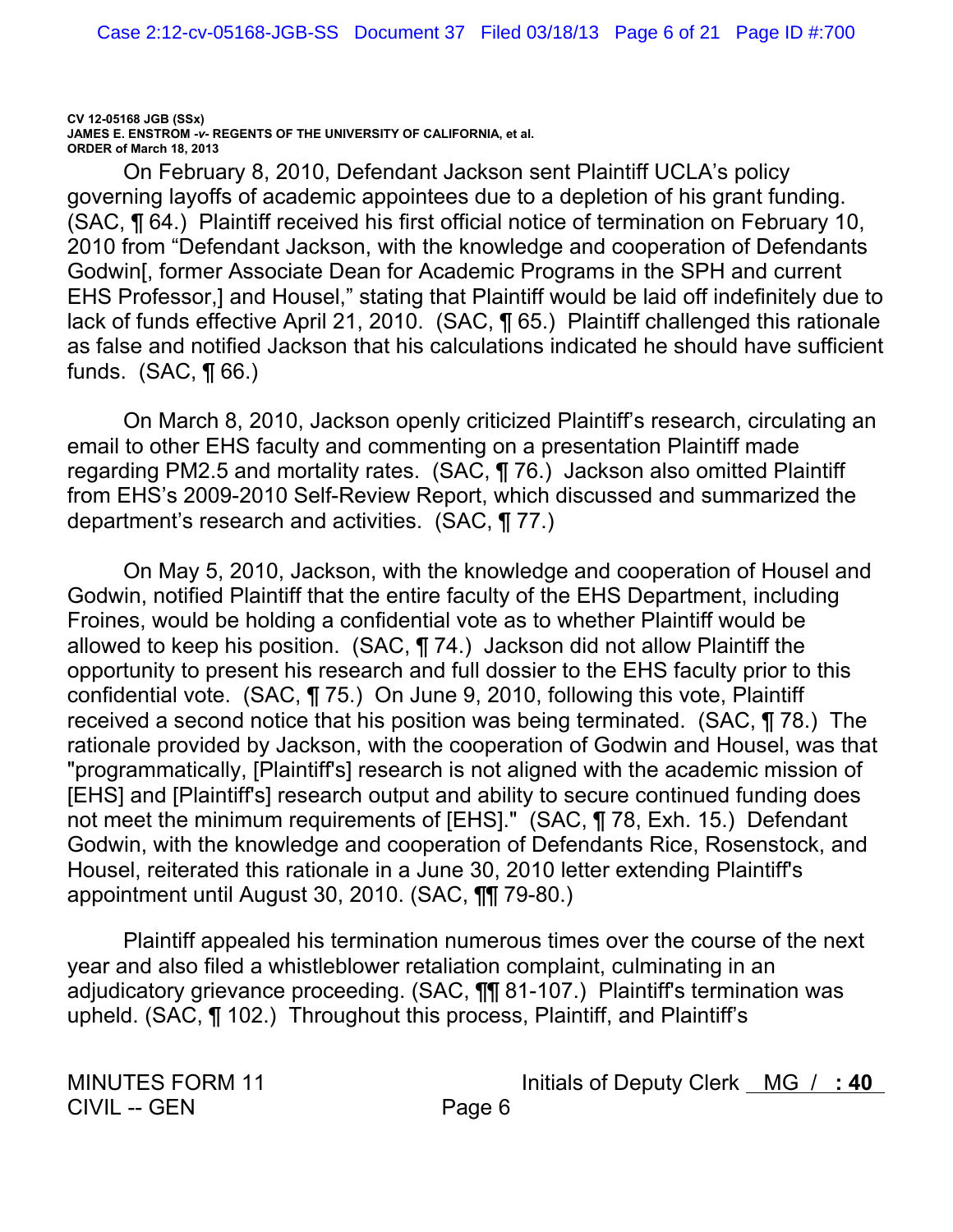representatives, sent letters to several UCLA officials challenging his termination, including Defendants Rice (former Vice Chancellor of Academic Personnel), Godwin, Block (Chancellor of UCLA), Goldberg (current Vice Chancellor of Academic Personnel), and Yudof (President of UCLA). (SAC, TT 81, 82, 84, 85, 103, 106, 107.) Pending the resolution of the campus appeals proceedings, Plaintiff's appointment was extended by letters of Defendants Godwin and Goldberg through June 30, 2012 without pay.  $(SAC, \P\P$  98, 105.)

#### $\mathbf{C}$ . **Plaintiff's SAC Claims**

#### $\mathbf{1}$ . **First Amendment Retaliation**

Based on the facts above. Plaintiff alleges that Defendants have retaliated against Plaintiff for exercising his clearly established right to free speech on matters of public concern, specifically his speech regarding public mortality and PM2.5 and the unlawful and unethical practices of the CARB and SRP. (SAC, TI 116, 118.) Prompted by their own personal motivations, Defendants retaliated by refusing to renew Plaintiff's appointment due to his scientific views, and used shifting justifications as a pretext to conceal improper motives. (SAC, ¶ 119.)

#### $2.$ **Fourteenth Amendment Right to Due Process**

Plaintiff alleges he maintains a property interest in the awards, grants, and funding which he brought to UCLA, and for which UCLA and Defendants held in trust for him. (SAC, ¶ 123.) Based on UCLA policy and practice, Plaintiff contends he was assured and expected that he would be given timely notice of the management and accounting of his funds. (SAC, ¶ 124.) By failing to notify Plaintiff that his fund was depleted and refusing him an accounting, his due process right to an accounting was violated. (SAC, ¶ 125.)

### **Breach of Fiduciary Duty** 3.

Again, Plaintiff reiterates his property interest in the fund he brought to UCLA. (SAC, ¶ 131.) Plaintiff contends Defendants Rosenstock, Jackson, and Housel, maintained control of and responsibility for overseeing the management of Plaintiff's

**MINUTES FORM 11 CIVIL -- GEN**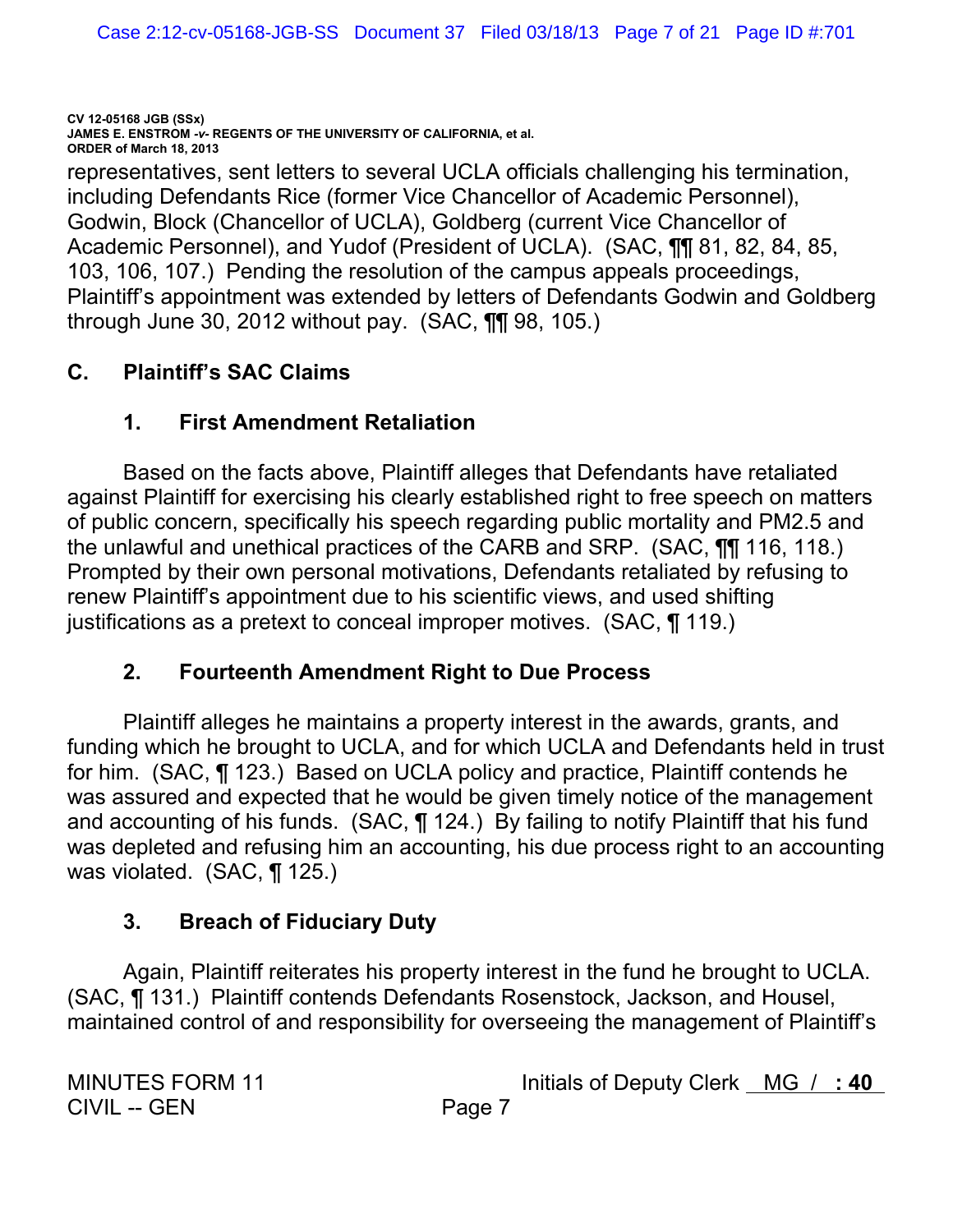funds, creating a duty of care to properly manage Plaintiff's funding. (SAC, **TIT** 132-33.) He alleges the facts described above constitute a breach of this duty. (SAC,  $\P$  $134.$ 

### **II. LEGAL STANDARD**

## **A. Dismissal Under Rule 12(b)(6)**

Federal Rule of Civil Procedure  $12(b)(6)$  allows a party to bring a motion to dismiss for failure to state a claim upon which relief can be granted. Rule  $12(b)(6)$  is read in conjunction with Rule 8(a), which requires only a short and plain statement of the claim showing that the pleader is entitled to relief. Fed. R. Civ. P.  $8(a)(2)$ ; Conley v. Gibson, 355 U.S. 41, 47 (1957) (holding that the Federal Rules require that a plaintiff provide "'a short and plain statement of the claim' that will give the defendant fair notice of what the plaintiff's claim is and the grounds upon which it rests.") (quoting Fed. R. Civ. P. 8(a)(2)); Bell Atlantic Corp. v. Twombly, 550 U.S. 544, 555 (2007). When evaluating a Rule 12(b)(6) motion, a court must accept all material allegations in the complaint  $-$  as well as any reasonable inferences to be drawn from them – as true and construe them in the light most favorable to the nonmoving party. See Doe v. United States, 419 F.3d 1058, 1062 (9th Cir. 2005); ARC <u>Ecology v. U.S. Dep't of Air Force</u>, 411 F.3d 1092, 1096 (9th Cir. 2005); Moyo v. Gomez, 32 F.3d 1382, 1384 (9th Cir. 1994).

"While a complaint attacked by a Rule 12(b)(6) motion to dismiss does not need detailed factual allegations, a plaintiff's obligation to provide the 'grounds' of his l<br>| entitlement to relief' requires more than labels and conclusions, and a formulaic recitation of the elements of a cause of action will not do." Twombly, 550 U.S. at 555 (citations omitted). Rather, the allegations in the complaint "must be enough to raise a right to relief above the speculative level." Id.

To survive a motion to dismiss, a plaintiff must allege "enough facts to state a claim to relief that is plausible on its face." Twombly, 550 U.S. at 570; Ashcroft v. lqbal, 556 U.S. 662, 129 S. Ct. 1937, 1949 (2009). "The plausibility standard is not akin to a 'probability requirement,' but it asks for more than a sheer possibility that a defendant has acted unlawfully. Where a complaint pleads facts that are 'merely

CIVIL -- GEN Page 8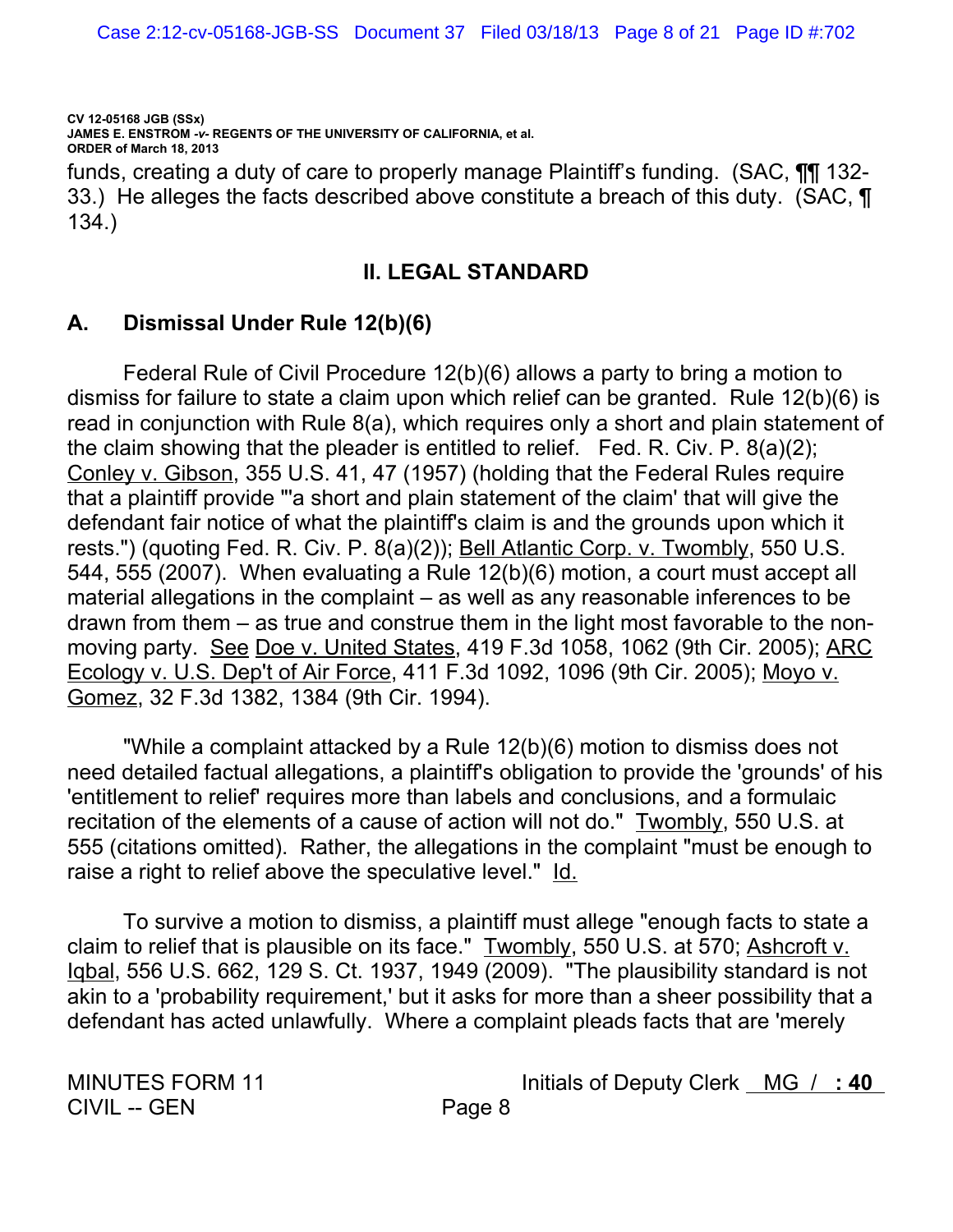consistent with' a defendant's liability, it stops short of the line between possibility and plausibility of 'entitlement to relief."" lgbal, 129 S. Ct. at 1949 (quoting Twombly, 550 U.S. at 556). The Ninth Circuit has clarified that (1) a complaint must "contain sufficient allegations of underlying facts to give fair notice and to enable the opposing party to defend itself effectively," and (2) "the factual allegations that are taken as true must plausibly suggest an entitlement to relief, such that it is not unfair to require the opposing party to be subjected to the expense of discovery and continued litigation." Starr v. Baca, 652 F.3d 1202, 1216 (9th Cir. 2011).

Although the scope of review is limited to the contents of the complaint, the court may also consider exhibits submitted with the complaint, Hal Roach Studios, Inc. v. Richard Feiner & Co., 896 F.2d 1542, 1555 n.19 (9th Cir. 1990), and "take judicial notice of matters of public record outside the pleadings," Mir v. Little Co. of Mary Hosp., 844 F.2d 646, 649 (9th Cir. 1988).

# **III. DISCUSSION**

# **A. Failure to Allege Specific Facts as to Each Defendant for Claims One and Two**

Defendants move to dismiss all three claims against Defendants Yudof, Block, Rice, Goldberg, and Rosenstock on the grounds that Plaintiff has failed to plead sufficient facts tying each Defendant to each of the specific claims in the SAC, as required by the Court's November 27, 2012 Order. (MTD at 3.) Defendants Jackson and Godwin do not challenge the SAC for failure to plead specific facts as to them.  $(MTD$  at 4.)

Plaintiff's first and second claims come under 42 U.S.C. § 1983. To state a claim under § 1983, Plaintiff must demonstrate that each individually named defendant personally participated in the deprivation of his rights. Jones v. Williams, 297 F.3d 930, 934 (9th Cir. 2002). Section 1983 imposes liability on a defendant only if he or she personally participated in or directed a violation. James v. Rowlands, 606 F.3d 646, 653 n.3 (9th Cir. 2010).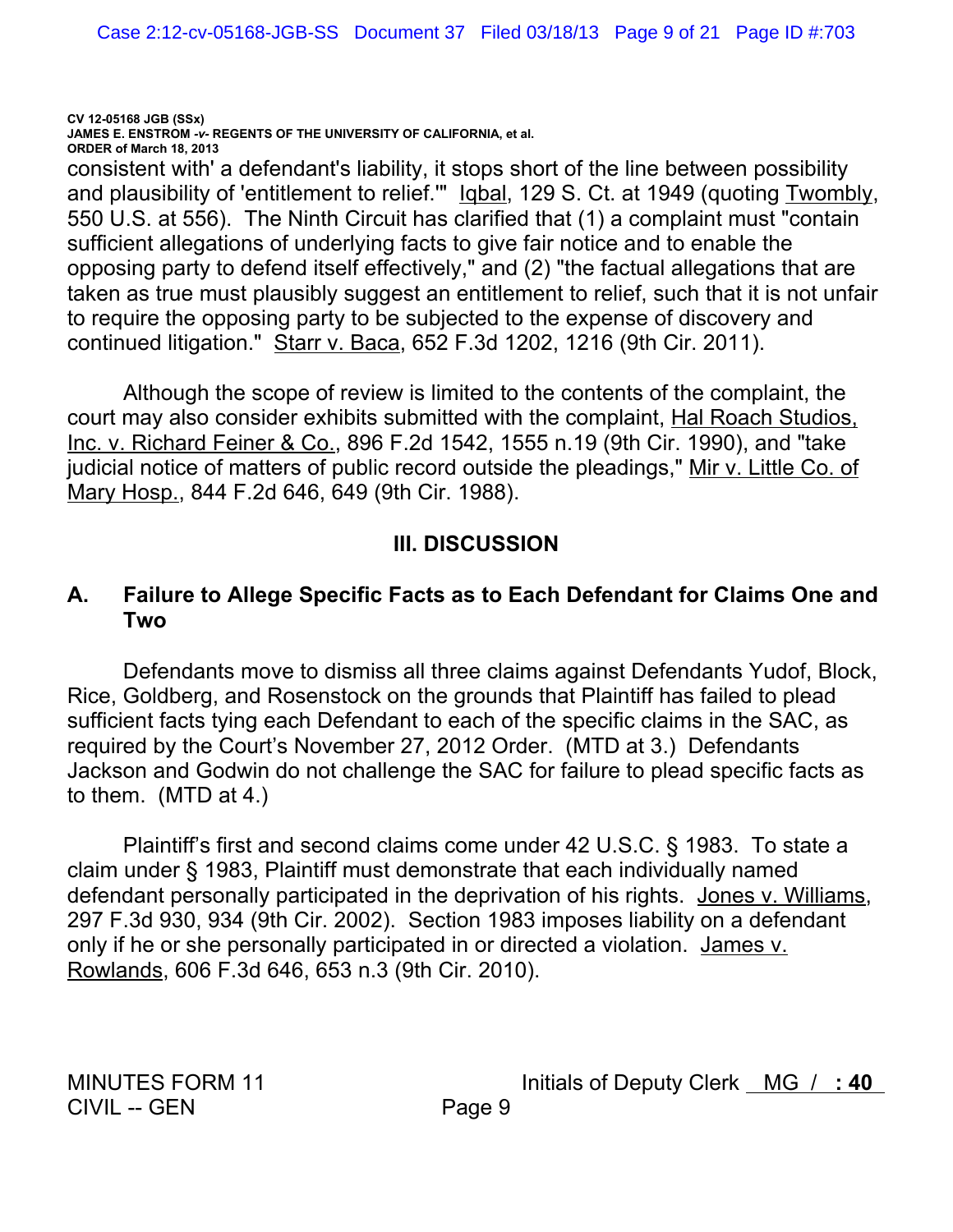The Supreme Court has emphasized that the term "supervisory liability," loosely and commonly used by both courts and litigants alike, is a misnomer. Iqbal, 556 U.S. at 677. Plaintiff must demonstrate that each defendant, through his or her own individual actions, violated Plaintiff's constitutional rights. Id. at 675–78. Defendants can not be held liable under § 1983 solely because of their supervisory capacity. "There is no respondeat superior liability under [§] 1983." Taylor v. List, 880 F.2d 1040, 1045 (9th Cir.1989).

Nevertheless, in rare instances, supervisors can be held liable under § 1983 for the actions of their subordinates "if there exists either (1) his or her personal involvement in the constitutional deprivation, or (2) a sufficient causal connection between the supervisor's wrongful conduct and the constitutional violation." Starr v. Baca, 652 F.3d 1202, 1207 (9th Cir. 2011) cert. denied, 132 S. Ct. 2101 (2012). According to the Ninth Circuit, the requisite causal connection may be established by (1) setting in motion a series of acts by others, or knowingly refusing to terminate a series of acts by others, which they knew or reasonably should have known would cause others to inflict constitutional injury; (2) culpable action or inaction in training, supervision, or control of subordinates; (3) acquiescence in the constitutional deprivation by subordinates; or (4) conduct that shows a reckless or callous indifference to the rights of others. See Starr, 652 F.3d at 1207.

The Court will examine Plaintiff's allegations as to each Defendant to determine whether he has set forth sufficient facts to state claims for First Amendment retaliation and violation of due process under the standards described herein.

# **1. Mark Yudof, President of University of California**

Plaintiff makes very few factual allegations against Defendant Yudof. First, Plaintiff alleges that he met with Yudof and other UC officials on November 12, 2009 to "discuss matters of public concern" including the CARB regulations, violations of UC ethical standards, and Yudof's failure to make annual SRP nominations in accordance with law. (SAC,  $\P$  40.) Plaintiff also alleges that on May 21, 2012 he sent Yudof a letter informing him of his termination, appeals, and constitutional violations.  $(SAC, \P 107.)$ 

CIVIL -- GEN Page 10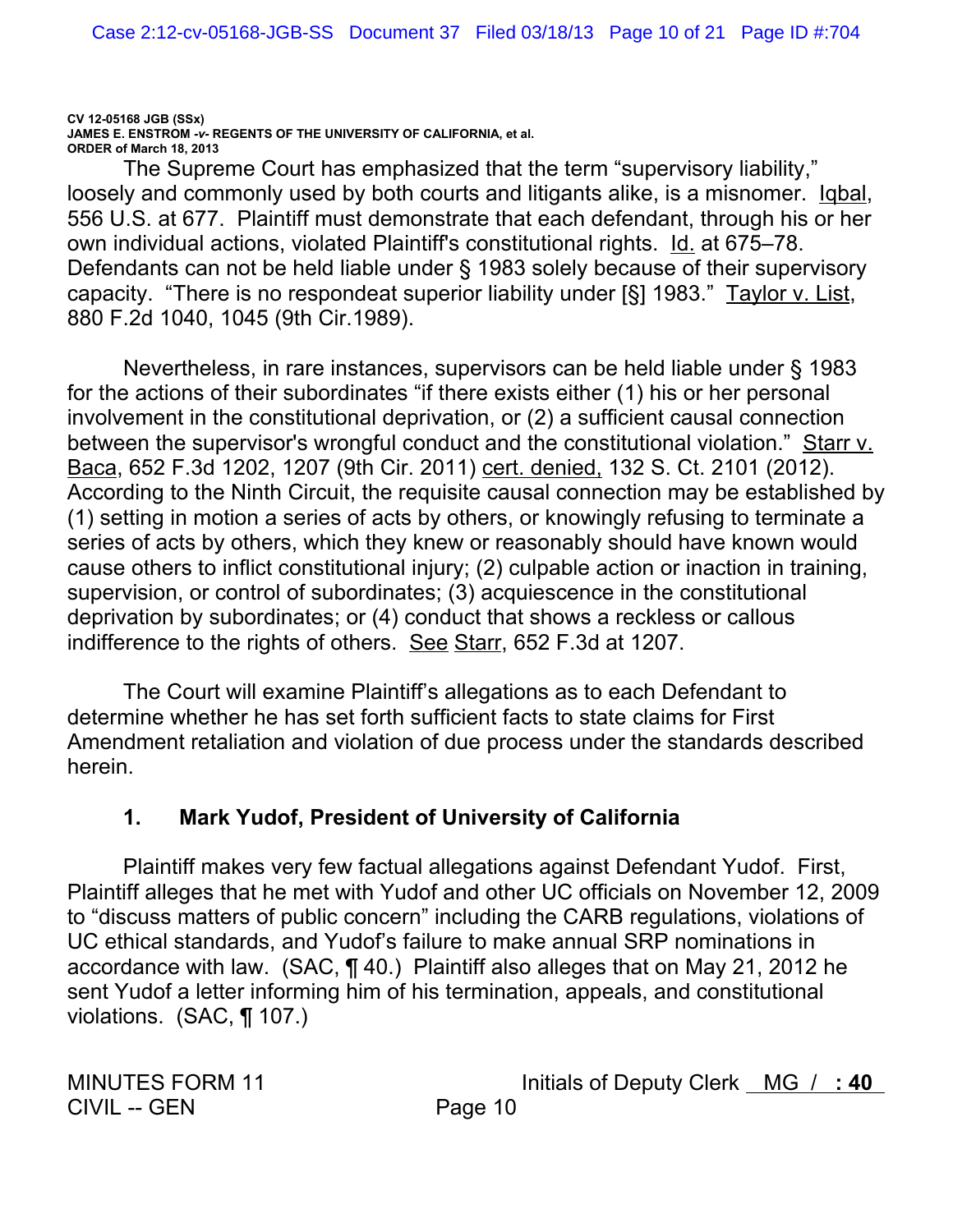As to his claim for First Amendment retaliation, Plaintiff contends generally that Yudof, as an executive of UCLA regarding internal administration and faculty grievances, was notified of the action of other Defendants and endorsed and approved these actions by permitting the termination proceedings to continue. (SAC, ¶ 117.) As to his second claim for due process violations, Plaintiff alleges that by failing to address the wrongful depletion of his funds during his appeal process, Yudof denied him a fair opportunity to be heard. (SAC, ¶ 126.)

The Court finds these allegations are insufficient to state a claim against Yudof for violations of Plaintiff's First Amendment rights. Plaintiff does not allege Yudof had any role in Plaintiff's termination at the time it occurred. Subsequent notice via a letter from Plaintiff is not sufficient to establish Yudof's knowledge or personal involvement in Plaintiff's discharge. In an effort to establish supervisory liability, Plaintiff generally contends that Yudof was notified of the actions of other Defendants and endorsed them by permitting the termination to continue. (SAC, ¶ 117.) Other than the letter Plaintiff sent almost two years after Plaintiff received his termination notice, there are no allegations to support Yudof's notification of or acquiescence in the retaliatory acts by his subordinates. Plaintiff does not allege that at his November 12, 2009 meeting with Yudof anyone present discussed plans for Plaintiff's termination or Yudof's position on Plaintiff's speech. See OSU Student Alliance v. Ray, 699 F.3d 1053, 1075 (9th Cir. 2012) ("[W]e conclude that allegations of facts that demonstrate an immediate supervisor knew about the subordinate violating another's federal constitutional right to free speech, and acquiescence in that violation, suffice to state free speech violations under the First and Fourteenth Amendments."). Plaintiff must plead specific allegations that Yudof was on notice prior to or during the retaliatory actions and acquiesced to the other Defendants' unconstitutional actions. See Jacobson v. Schwarzenegger, 650 F. Supp. 2d 1032, 1061 (C.D. Cal. 2009) ("Mere evidence that defendants knew of plaintiff's protected speech is not sufficient to show retaliatory motivation."); Cf. OSU Student Alliance, 699 F.3d at 1075 (finding that the President of a university and the Vice President of Finance were supervisors responsible for a First Amendment violation where they were in frequent communication with the university official who made the violative decision and knew about the decision at the time it was made); See also Burch v. Regents of Univ. of California, 433 F. Supp. 2d 1110, 1133 (E.D. Cal. 2006) ("It is simply unreasonable to expect that a person who oversees an organization that

**MINUTES FORM 11 CIVIL -- GEN**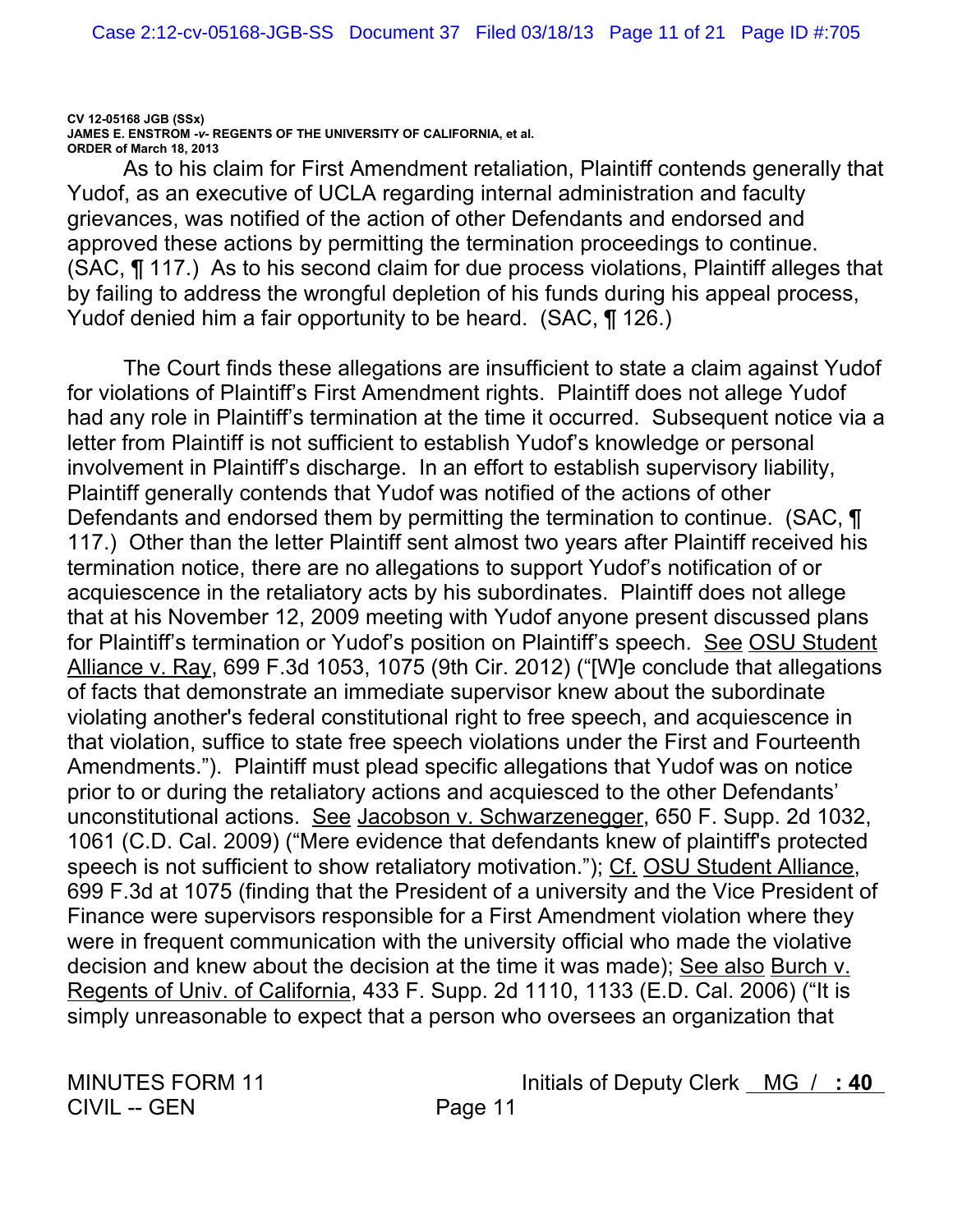**CV 12-05168 JGB (SSx) JAMES E. ENSTROM** *-v-* **REGENTS OF THE UNIVERSITY OF CALIFORNIA, et al. ORDER of March 18, 2013** employs over 27,000 people would have any involvement in employment decisions for positions that are several levels below him  $\dots$ .").

Similarly, Plaintiff makes no factual allegations as to Yudof's role in his due process right to an accounting. A conclusory allegation states only that Yudof failed to address the wrongful depletion of his funds during his appeals process.<sup>1</sup> However, other than the letter described above, Plaintiff does not introduce facts to show Yudof was involved in the appeals process, or was involved in the management or distribution of Plaintiff's funds. In order to state a claim against Yudof for violating Plaintiff's due process rights, Plaintiff must tie Yudof to the violation itself, such that the denial of the accounting was his decision or was pursuant to a policy he created, promulgated, implemented or possessed responsibility for. See OSU Student Alliance, 699 F.3d at 1075-76 (finding that a due process violation can be alleged if it was the result of the supervisor's "own individual actions" or the "supervisory official advances or manages a policy that instructs its adherents to violate constitutional rights"). The SAC contains no such allegations.

Accordingly, the first and second claims for violations of Section 1983 against Yudof are DISMISSED WITH LEAVE TO AMEND.

# **2. Gene Block, Chancellor of UCLA**

CIVIL -- GEN Page 12

 $1$  To the extent this allegation claims that Yudof should have interceded into the appeals process in order to grant Plaintiff's demands, Plaintiff's claim cannot stand. The University of California hearing and appeals process used by Plaintiff to challenge his termination is an administrative proceeding bound by law and delegated quasi-judicial power by the Constitution. See Einheber v. Regents of Univ. of California, 266 F. App'x 596, 599 (9th Cir. 2008) ("[T]he University [of California] is a statewide administrative agency possessing adjudicatory powers derived from the Constitution as to the problems and purposes of its personnel."). Thus, since Yudof was not an administrative officer of the proceedings, he could not have interceded in its outcome.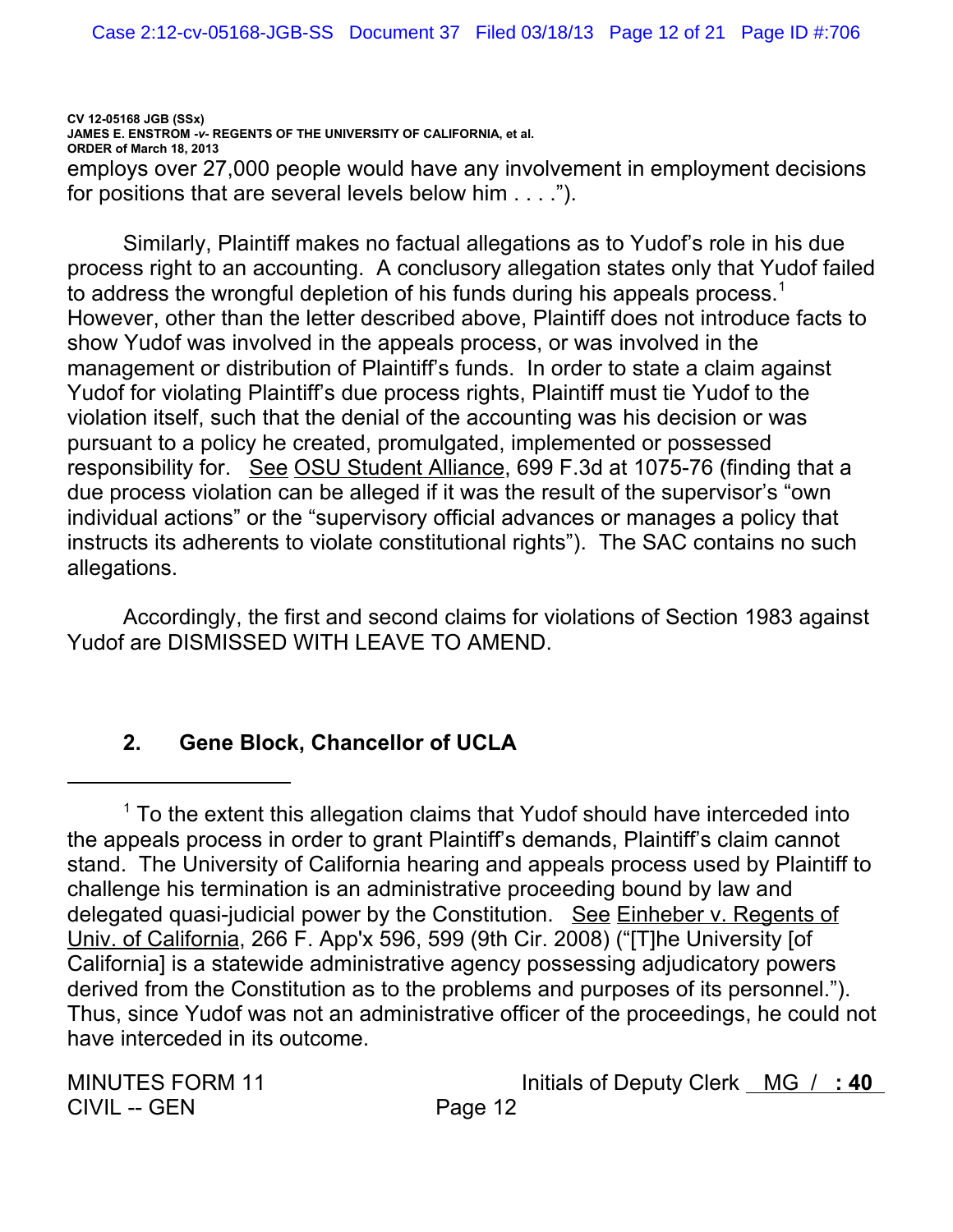The allegations against Block are similar to those against Yudof. Plaintiff alleges that on July 5, 2011 he appealed the decision of the hearing officer to Block and Goldberg, and on August 30, 2011 Goldberg "issued a decision on behalf of Defendant Block" upholding his termination. (SAC, TT 103-04.) The Court finds that this allegation is insufficient to allege Block's actual involvement in Plaintiff's termination or decision to uphold his termination. The allegation that Goldberg's letter was issued on behalf of Block is vague and does not provide any specific facts of Block's actual knowledge, involvement, or acquiescence to upholding Plaintiff's termination. Plaintiff also relies on allegations that the Foundation for Individual Rights in Education sent Block a letter on August 26, 2010 "outlining Dr. Enstrom's plight, fully informing Defendant Block of the timeline of actions taken by Defendants Rice, Rosenstock, Godwin, and Jackson against Dr. Enstrom, and the failure of the University and Defendants to properly address Dr. Enstrom's questions and concerns." (SAC, ¶ 85.) Even assuming that Block received and read the alleged letter, Plaintiff has not provided allegations showing anything more than mere knowledge of other Defendants' purportedly retaliatory actions. Thus, his claim for First Amendment retaliation fails against Block. See Starr v. Baca, 652 F.3d 1202, 1207 (9th Cir. 2011) (holding that a supervisor may be held liable under § 1983 only if he or she was personally involved in the deprivation or if the supervisor's wrongful conduct was causally connected to the violation).

Second, as to Plaintiff's due process right to an accounting, Plaintiff again generally alleges that by refusing to consider his claims of wrongful depletion of his funds during his appeals process, Block denied him a fair opportunity to be heard. (SAC, ¶ 126.) The only relevant factual allegation is that Plaintiff sent a request for an accounting of his research funds to Block on one of seven potential dates listed in the SAC.  $(SAC, \P \ 69.)$  For the reasons discussed above, these allegations are insufficient. Plaintiff does not allege Block's actions were pursuant to any policy to deny him an accounting or that Block himself denied Plaintiff this right. For example, under Plaintiff's theory, if a postal delivery worker is fired and sends a letter to the Postmaster General demanding a hearing and he receives no response, the Postmaster is personally responsible for Plaintiff's due process violation. This cannot be the case; more than an unanswered letter must be alleged to establish supervisory liability for Plaintiff's accounting claim. See OSU Student Alliance, 699 F.3d at 1077 (finding it implausible to allege that "because some low-level

**MINUTES FORM 11 CIVIL -- GEN**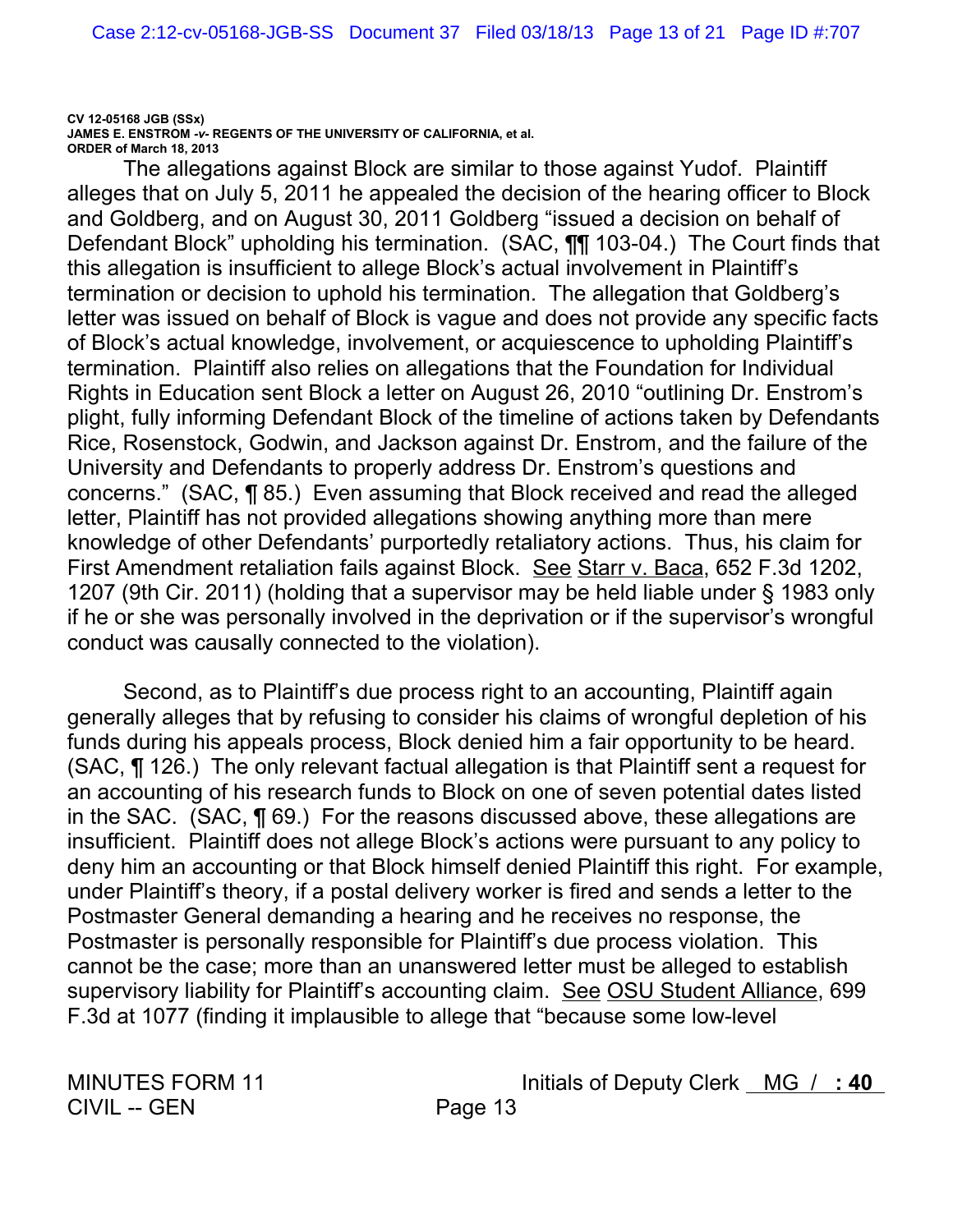CV 12-05168 JGB (SSx) JAMES E. ENSTROM - v- REGENTS OF THE UNIVERSITY OF CALIFORNIA, et al. ORDER of March 18, 2013 government officers engaged in purposeful discrimination, a cabinet-level official must also have engaged in purposeful discrimination").

Finally, Plaintiff alleges that Block received a series of letters from the President of Delta Construction Company in 2009 alleging unethical conduct of UCLA faculty members Froines and Nichols. (SAC, 131.) Since these letters are not from Plaintiff, and Plaintiff does not allege that they directly discuss Plaintiff's speech or funds, they have no bearing on Plaintiff's allegations as to First Amendment retaliation or a due process right to an accounting.

Accordingly, the first and second claims for violations of Section 1983 against Yudof are DISMISSED WITH LEAVE TO AMEND.

### Thomas Rice, Former UCLA Vice Chancellor for Academic  $3<sub>1</sub>$ **Personnel**

The allegations against Rice relating to Plaintiff's First Amendment retaliation claim present a much closer case. Plaintiff alleges that on July 14, 2010, he sent a letter to Rice appealing UCLA's decision not to reappoint him. (SAC, Exh. 17.) On August 19, 2010, Rice responded to Plaintiff's inquires and assured Plaintiff that he would "have a full opportunity to address any complaints in the [adjudicatory] process." (SAC, ¶ 84.) Moreover, Plaintiff alleges that Defendant Godwin's June 30, 2010 and July 29, 2010 letters affirming the decision to not reappoint him and extending his appointment were sent with the knowledge and cooperation of Rice. (SAC, TI 79, 82.) Rice is copied on both letters from Godwin to Plaintiff. (SAC, Exhs. 16, 18.) Rice is also copied on an April 15, 2011 letter from UCLA's Academic Freedom Committee to Block expressing concern over SPH's decision not to reappoint Plaintiff. (SAC, Exh. 19.) Finally, Rice's role as Vice Chancellor of Academic Personnel means he was directly responsible for academic appointments and retention as well as faculty grievance proceedings when Plaintiff was terminated: thus, it is reasonable to infer he was involved in the decision to dismiss Plaintiff. See OSU Student Alliance, 699 F.3d at 1077 (finding it plausible that a "director of a university facilities department had a hand in the unconstitutional manner in which his employees enforced a department-wide policy"). Drawing all reasonable inferences in favor of Plaintiff, the Court finds these facts, taken together,

**MINUTES FORM 11 CIVIL -- GEN**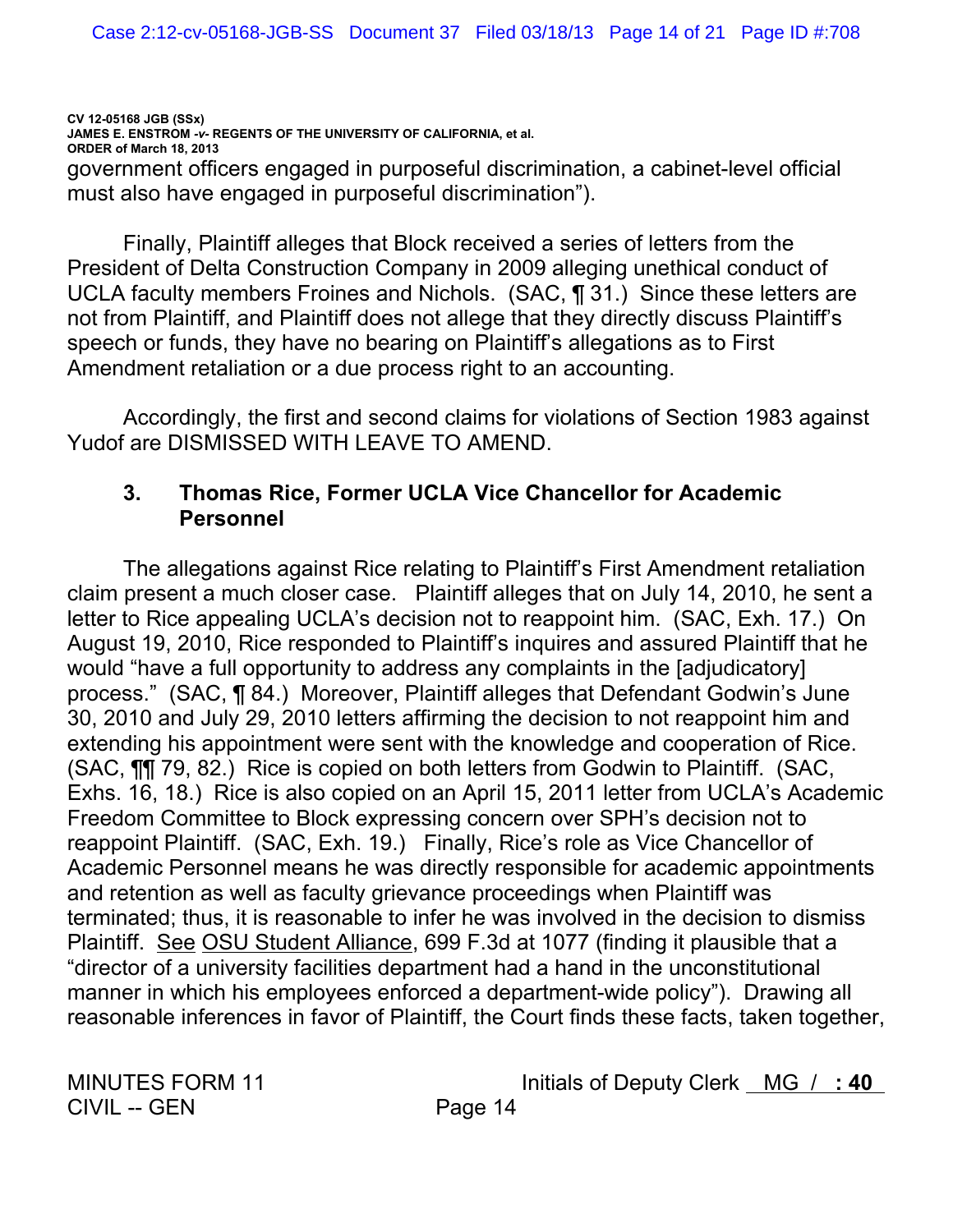CV 12-05168 JGB (SSx) JAMES E. ENSTROM - v- REGENTS OF THE UNIVERSITY OF CALIFORNIA, et al. ORDER of March 18, 2013 are sufficient to demonstrate that Rice had knowledge of and acquiesced to Plaintiff's dismissal. See Larez v. City of Los Angeles, 946 F.2d 630, 645 (9th Cir. 1991) (holding that a supervisor may be liable for the constitutional violation of a subordinate due to "acquiescence in the constitutional deprivation"); see also Eng v. County of Los Angeles, 737 F. Supp. 2d 1078, 1101 (C.D. Cal. 2010) (finding it unreasonable to conclude that the supervisor was "unaware of the numerous allegedly unconstitutional suspensions and investigations undertaken by his subordinates against [the plaintiff] such that his acquiescence in their continuation

would absolve him of section 1983 liability").

The same cannot be said for Plaintiff's allegations regarding his due process claim for accounting. The identical allegation that Plaintiff sent a letter to Rice requesting an accounting on one of seven dates is insufficient for the reasons discussed above. (SAC, ¶ 69.) Moreover, nowhere in Plaintiff's July 14, 2010 letter to Rice does he mention the alleged mishandling of funds or failure to provide an accounting. In addition, Rice's role as Vice Chancellor for Academic Personnel lends no support for the inference that he was involved in the management or wrongful depletion of Plaintiff's funds.

Thus, the Court finds that Plaintiff's claim for First Amendment retaliation as to Defendant Rice sufficiently pleads a plausible claim for relief. However, Plaintiff's claim that Rice violated Plaintiff's due process right to an accounting is DISMISSED WITH LEAVE TO AMEND.

#### **Carole Goldberg, UCLA Vice Chancellor for Academic Personnel**  $\mathbf 4$

Plaintiff's allegations against Defendant Goldberg are also fairly sparse. Goldberg did not assume her position as Vice Chancellor until July 1, 2011, a year and a half after Plaintiff received his first termination notice. (SAC, ¶ 11.) However, Plaintiff does allege that he appealed his termination decision to Goldberg on July 5, 2011, and she issued a decision on August 30, 2011. At this early stage of litigation, these allegations are sufficient to state a claim for retaliation. Viewed in the light most favorable to Plaintiff, Goldberg's denial of Plaintiff's appeal constitutes notice and acquiescence to Plaintiff's alleged retaliatory termination. See Gilbrook v. City of Westminster, 177 F.3d 839, 855 (9th Cir. 1999) (finding that "the final decision-

**MINUTES FORM 11 CIVIL -- GEN**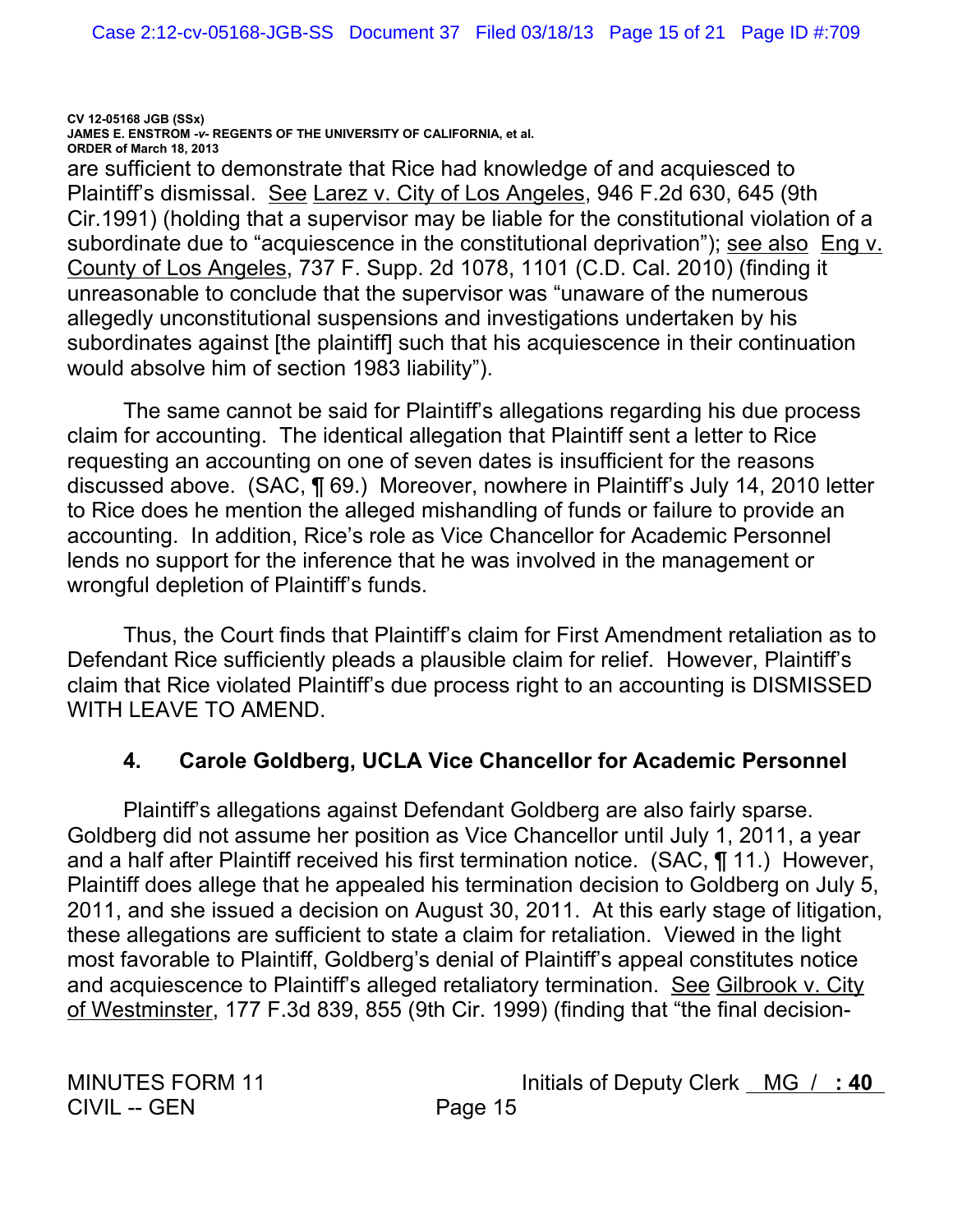**CV 12-05168 JGB (SSx) JAMES E. ENSTROM** *-v-* **REGENTS OF THE UNIVERSITY OF CALIFORNIA, et al. ORDER of March 18, 2013** making authority in a multi-tiered termination process" could be found responsible for the retaliatory actions imposed on the plaintiff).

Other than an alleged letter to Goldberg on one of seven dates regarding his request for an accounting of his funds, Plaintiff makes no allegations regarding Goldberg's participation in his denial of an accounting. The Court finds that Plaintiff has failed to plead facts sufficient to state a claim against Goldberg for violating his due process right to an accounting.

The Court finds that Plaintiff has sufficiently alleged a claim of retaliation against Goldberg, but has not sufficiently alleged facts to plausibly state a due process claim for an accounting. Plaintiff's second claim alleging a due process violation against Goldberg is DISMISSED WITH LEAVE TO AMEND.

## **5. Linda Rosenstock, Dean of the UCLA School of Public Health**

The allegations against Rosenstock fail to plead a claim for retaliation. Plaintiff alleges Rosenstock holds a contrary view to Plaintiff on the role of PM2.5 in increased mortality risks, and Rosenstock expressed that view in public comments in December 2008. (SAC, ¶ 27.) This allegation fails to show that Rosenstock took any retaliatory action against Plaintiff pursuant to their differing views. Plaintiff also alleges that Godwin's June 30, 2010 and July 29, 2010 letters reaffirming his termination were issued with the knowledge and cooperation of Rosenstock, who was copied on the letters. (SAC,  $\P\P$ , 79, 82, Exhs. 16, 18.) In the context of the allegations against Rice, these facts contribute to the plausibility of Plaintiff's retaliation claims. As against Rosenstock however they hold substantially less weight. As Dean of the School of Public Health, Rosenstock was not in a position to make retention decisions regarding Plaintiff, who was, at the time of his termination, a professor in the Department of Environmental Health Studies. Thus, Plaintiff's conclusory allegation that Rosenstock "cooperated" in Plaintiff's dismissal is not sufficient to show she was in a position to retaliate against Plaintiff.

Just as with Goldberg, Plaintiff puts forth no factual allegations regarding Rosenstock's refusal to request an accounting. It is not plausibly alleged on the face of the SAC that Rosenstock, as the Dean of the School of Public Health, could have

CIVIL -- GEN Page 16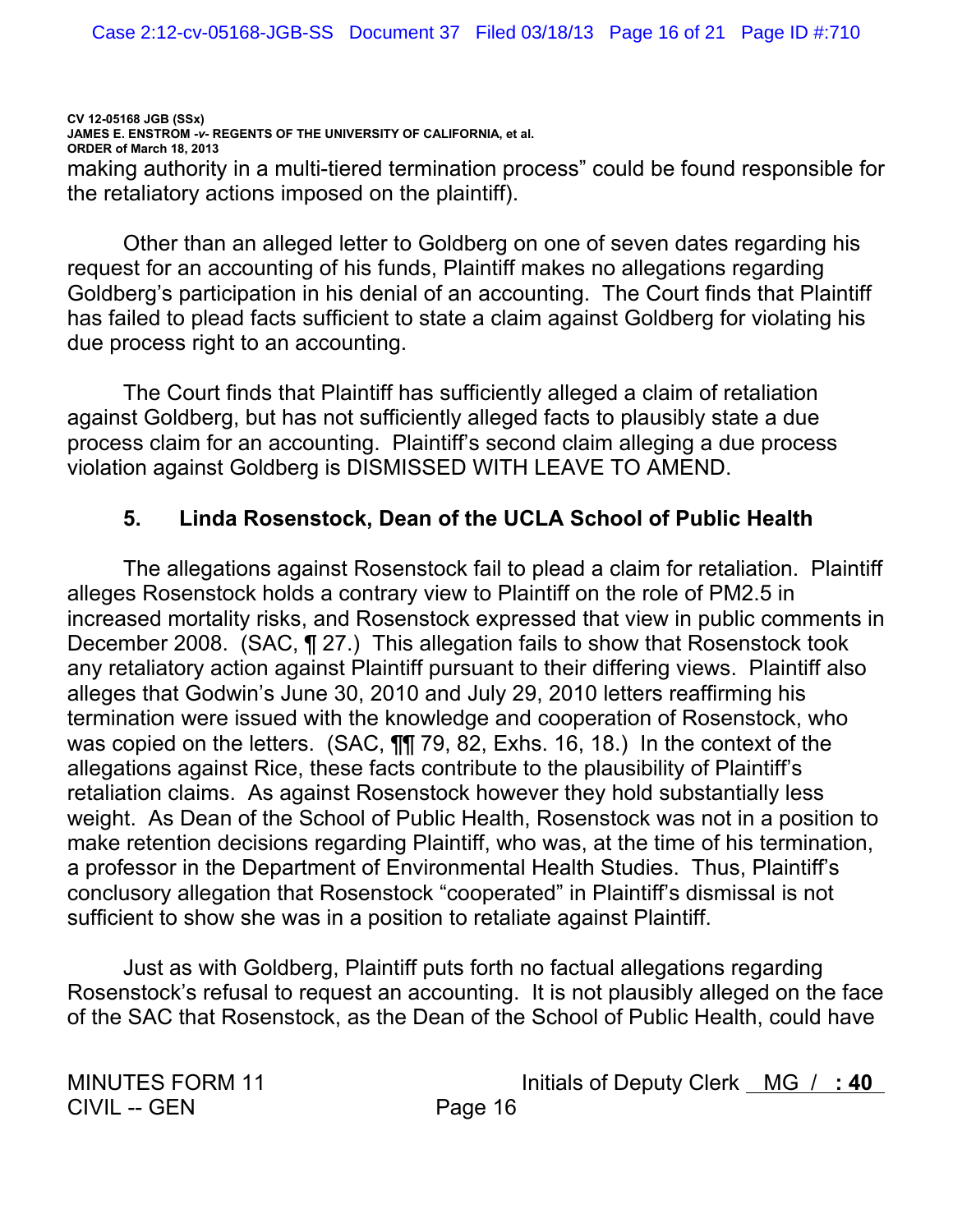CV 12-05168 JGB (SSx) JAMES E. ENSTROM - v- REGENTS OF THE UNIVERSITY OF CALIFORNIA, et al. ORDER of March 18, 2013 been implicated in Plaintiff's due process claim for an accounting of his University  $f$ unds

The Court DISMISSES WITH LEAVE TO AMEND Plaintiff's claims for retaliation and an accounting as to Defendant Rosenstock.

### Barbara Housel, UCLA Administrator in Department of 6. **Environmental Health Studies**

Plaintiff fails to allege sufficient facts to support a First Amendment retaliation claim against Defendant Housel. The only substantive allegation in the SAC which implicates Housel in alleged retaliation is her request for Plaintiff's dossier to be reviewed by the EHS faculty at the next staff meeting. (SAC, ¶ 36.) However, Housel's request for this information does not implicate her in Plaintiff's termination or demonstrate any retaliatory motive. Viewing all potential inferences in favor of Plaintiff, Housel's request for information eventually led to an unprecedented confidential vote by the faculty on Plaintiff's appointment. However, Plaintiff does not allege, and the Court cannot assume, that Housel initiated, participated in, or was any way implicated in the vote. Moreover, since Housel's professional duties are limited to oversight of funds, the Court cannot reasonably infer that her inclusion on Defendant's letters of termination created any supervisory liability or implicated Housel as a decision-maker in Plaintiff's termination. Construed in the light most favorable to Plaintiff, the Court finds that the allegations in the SAC only reasonably allow an inference that Housel was a messenger of other Defendant's purportedly retaliatory acts, not that she engaged in or was causally connected to the retaliation herself

Plaintiff alleges substantial facts as to Housel's participation in Plaintiff's alleged violation of his due process right to an accounting. As the administrator in charge of EHS's financial reporting and Plaintiff's monthly time sheets and monthly status reports, Housel participated in the management of Plaintiff's funds. (SAC,  $\P\P$ 15, 46.) Moreover, the SAC includes allegations that Housel authorized incorrect charges to Plaintiff's funds and communicated with other employees regarding the depletion of these funds. (SAC, 148, Exh. 20.) Finally, Plaintiff informed Housel of

**MINUTES FORM 11 CIVIL -- GEN**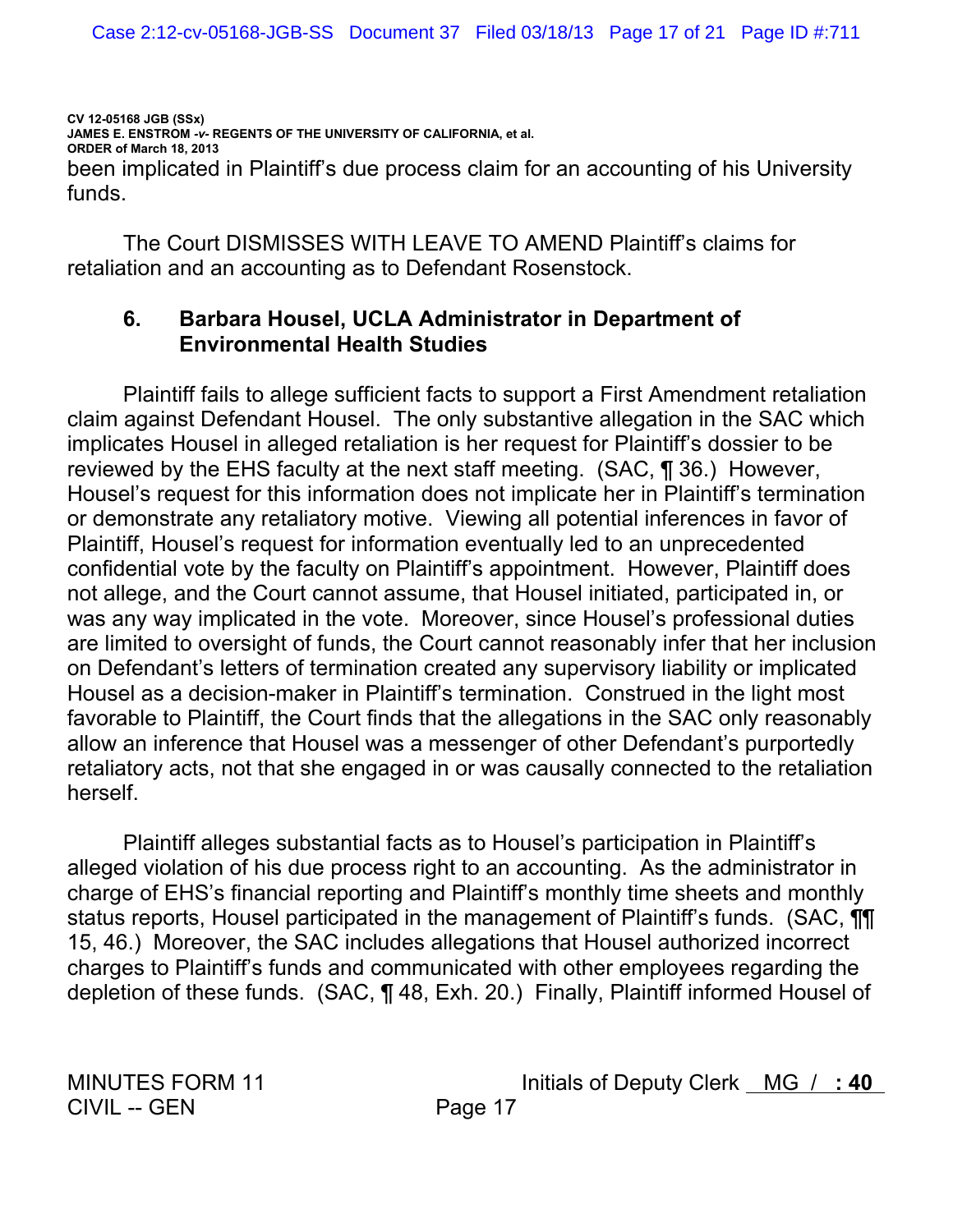CV 12-05168 JGB (SSx) JAMES E. ENSTROM - v- REGENTS OF THE UNIVERSITY OF CALIFORNIA, et al. ORDER of March 18, 2013 his identified irregularities and requested an accounting. These allegations are sufficient to state a claim for a due process violation.

The Court finds that the allegations of retaliation against Housel must be DISMISSED WITH LEAVE TO AMEND, but that the second claim for due process of law is sufficiently alleged.

#### **B. Constitutional Right to an Accounting**

Defendants argue that Plaintiff has not established that he has a constitutional right to an accounting of his funds. (MTD at 9.) Plaintiff's second claim for relief states that he has a property interest in the awards, grants and funding that he brought to UCLA and for which Defendants held in trust for him. Plaintiff alleges he is entitled to procedural due process regarding his funds pursuant to UCLA Policy 910 which he contends ensured he would be given timely notice and an accounting. The failure to comply with these policies, Plaintiff alleges, violated his due process right to an accounting.

To state a claim under the Due Process Clause, a plaintiff must first establish that he possessed a "property interest" that is deserving of constitutional protection. See Gilbert v. Homar, 520 U.S. 924 (1997). "Property interests . . . are created and their dimensions are defined by existing rules or understandings that stem from an independent source such as state law-rules or understandings that secure certain benefits and that support claims of entitlement to those benefits." Board of Regents v. Roth, 408 U.S. 564, 577(1972)

In his opposition, Plaintiff states that because he alleges in the SAC that he has a property interest in the "awards, grants, and private funding that he brought to UCLA," the Court must accept these facts as true. (Opp'n at 8.) Defendants ask the Court to take judicial notice of UC policy which they argue establishes that funding awards are made to the University, not Plaintiff, and therefore Plaintiff does not have a property interest in them.<sup>2</sup> (MTD at 9-10.) Although these documents have some

<sup>&</sup>lt;sup>2</sup> The Court may take judicial notice of official University policies on the basis  $(continued...)$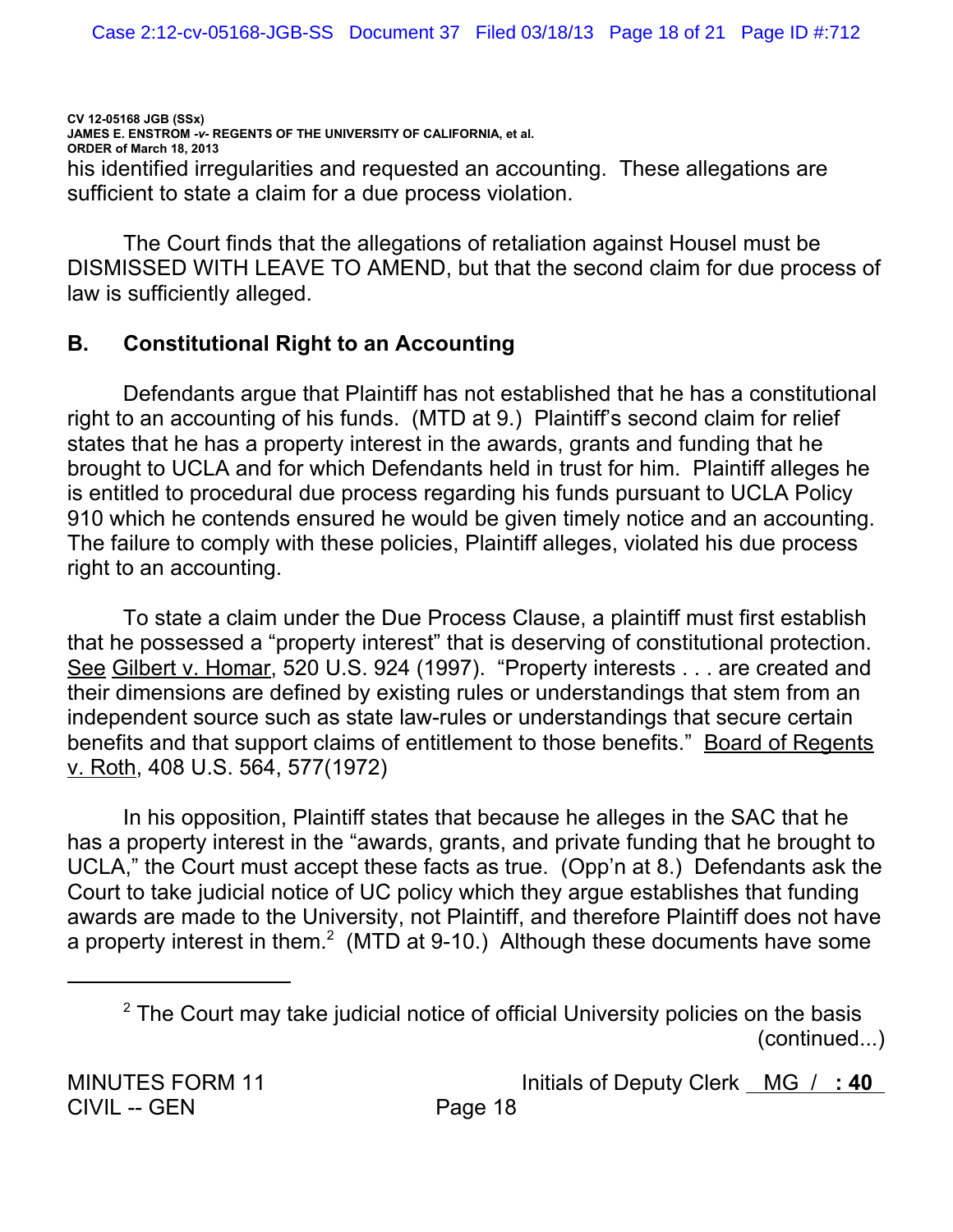**CV 12-05168 JGB (SSx)**

**JAMES E. ENSTROM** *-v-* **REGENTS OF THE UNIVERSITY OF CALIFORNIA, et al. ORDER of March 18, 2013**

tendency to show that Plaintiff may not have a property interest in his "awards, grants, and private funding," at this stage, the Court cannot find as a matter of law that no property interest exists. First, it is not clear that the funds Plaintiff identifies in his SAC are subject to the policy provided by Defendants, as there appear to be multiple methods and types of funding. (See Decl. of Keri Lynn Bush, Doc. No. 30-1, Exh. A.) UC Policy provided states only that "[a]wards must be made to The Regents of the University of California." (Id. at 8.) However, on the following page, the policy states that exceptions to this requirement may be made on a case by case basis. (Id. at 9.) Defendants do not show that Plaintiff's funds were not excepted or that they were "awards" subject to the policy provided. Moreover, just because "funding awards are made to the University" does not necessarily mean that Plaintiff, as Principal Investigator, does not have a property interest in the award. Based on the limited judicially noticeable evidence before it on a motion to dismiss, the Court does not find that Plaintiff cannot demonstrate he has a property in the awards and funds held by the University. $3$ 

The Court finds that Plaintiff has sufficiently alleged facts to state a claim for a violation of his due process right to an accounting of the awards and funds held by UCLA. In accordance with the Court's November 27, 2012 Order, Plaintiff "clearly

 $\lambda^2$ (...continued)

that it is a record of an administrative body. See Mack v. South Bay Beer Distributors, Inc., 798 F.2d 1279, 1282 (9th Cir.1986) (holding that courts may also take judicial notice of the "records and reports of administrative bodies"); Regents of the Univ. of Cal. v. Doe, 519 U.S. 425 (1997) (holding that The Regents is an "arm of the state"); Ishimatsu v. Regents of the Univ. of Cal., 266 Cal.App.2d 854, 864 (1968) (holding that "[T]he University is a statewide administrative agency").

 $^3$  To the extent Defendants argue that Plaintiff does not have a property right to an accounting (Reply at 6), this argument is contradicted by the allegations in Plaintiff's SAC. Plaintiff does not allege he has a property interest in an accounting; instead, he contends he has a property interest in the funds and is entitled to an accounting as a procedure necessary to ensure due process of law. (SAC, **11** 123-25.) The Court need not address Defendants' argument which misunderstands the allegations in the SAC.

CIVIL -- GEN Page 19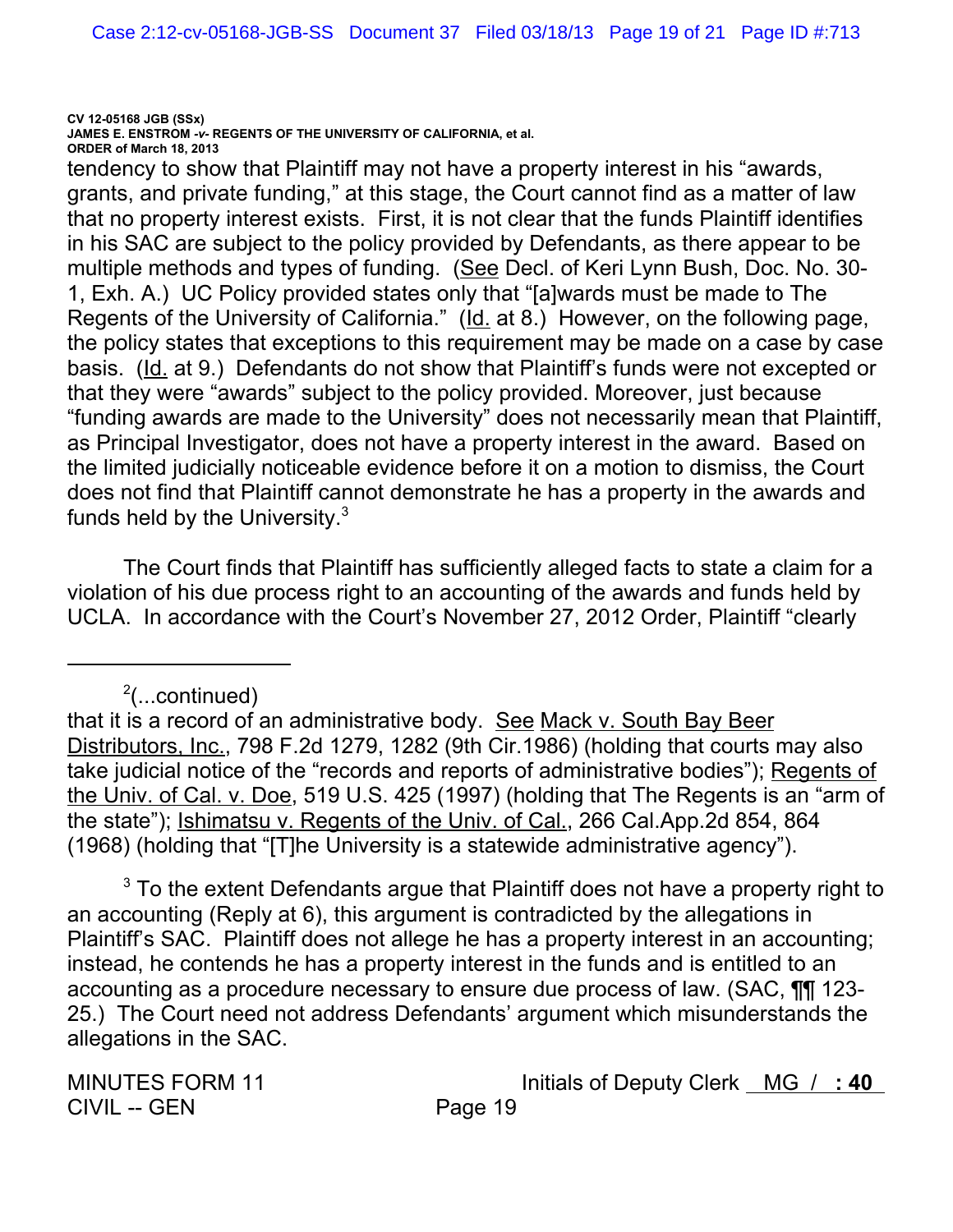**CV 12-05168 JGB (SSx) JAMES E. ENSTROM** *-v-* **REGENTS OF THE UNIVERSITY OF CALIFORNIA, et al. ORDER of March 18, 2013** state[s] what due process rights he believes are being infringed and how they are allegedly being violated." (Order at 12.) Whether Plaintiff has a protected property interest in those funds and is entitled to an accounting under due process of law are questions the Court cannot decide pursuant to Defendants' instant motion. Moreover, as discussed above, Plaintiff only alleges sufficient facts to support this claim against Defendant Housel and those Defendants who did not challenge the particularity of the SAC, namely Defendants Jackson and Godwin. As to the remaining Defendants, Plaintiff fails to state a violation of his due process right to an accounting for the reasons discussed above.

# **C. Breach of Fiduciary Duty**

Defendants argue that none of them were in a fiduciary relationship with Plaintiff. (Reply at 7.) In order to plead a claim for breach of fiduciary duty, the plaintiff must allege (1) the existence of a fiduciary relationship giving rise to a fiduciary duty,  $(2)$  breach of that duty, and  $(3)$  damage proximately caused by the breach. Pierce v. Lyman, 1 Cal. App.4th 1093, 1101 (1991). Whether a fiduciary relationship exists in any given situation is a question of fact. Michelson v. Hamada, 29 Cal. App. 4th 1566, 1575–1576 (1994). "A fiduciary or confidential relationship can arise when confidence is reposed by persons in the integrity of others, and if the latter voluntarily accept or assume to accept the confidence, they cannot act so as to take advantage of the others' interests without their knowledge or consent." Tri-Growth Centre City, Ltd. v. Silldorf, Burdman, Duignan & Eisenberg, 216 Cal. App. 3d 1139, 1150 (1989).

First, the Court finds that Plaintiff has only alleged his third claim for breach of a fiduciary duty against Defendants Rosenstock, Jackson and Housel. These are the only three Defendants that Plaintiff names in his third claim for relief, and any argument by Plaintiff that other Defendants had a fiduciary duty is directly contradicted by the terms of the SAC. Therefore, the Court does not address the existence of a fiduciary relationship between Plaintiff and any other Defendant.

Plaintiff alleges that a fiduciary relationship exists because Plaintiff's funds were held in trust by UCLA and governed by Policy 910, which establishes that management of the funds is a shared responsibility between Plaintiff and

CIVIL -- GEN Page 20